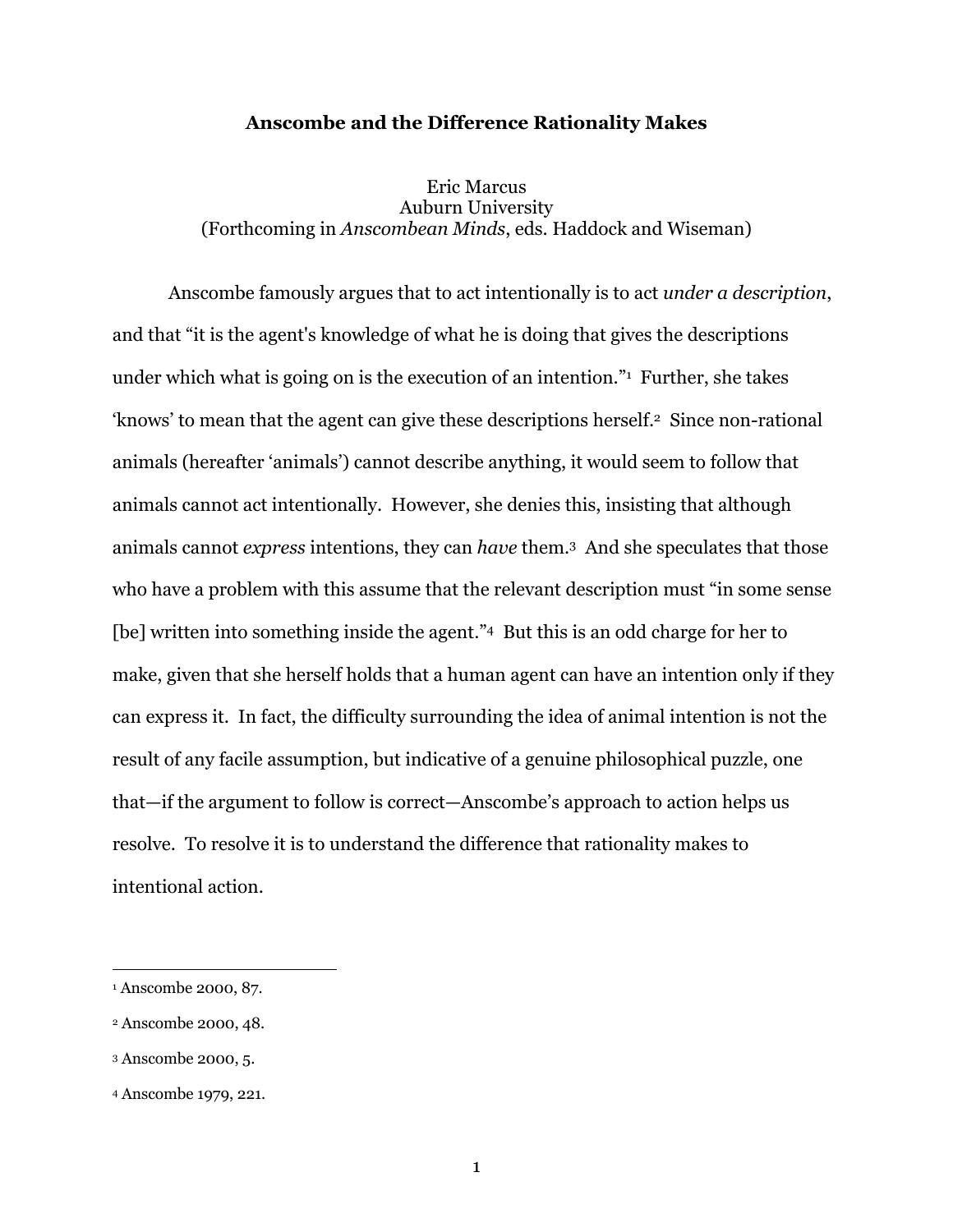# **What the Difference is Not: Practical Knowledge**

How can we say that humans and animals both act intentionally while maintaining that linguistic expressibility is an essential characteristic of only *human* action? Matt Boyle has sketched the following approach to the general issue: we should attempt to articulate a determinate conception of how the human capacity for speech transforms and does not merely add to animal agency. Then we would have grounds for thinking of human action—together with the network of capacities that comprise it—as essentially, and not just accidentally rational.

Animals, on this sort of view, are a class of intermediate case between entities who admit only of 'reasons why' explanation and those admit also of 'reasons for' explanation. We can say *why* a house collapsed be appealing to a reason, but do not take the reason to be a reason *for the house*. We can say why a person opened a drawer by appealing to what was a reason *for them*. When a cat paws open a cupboard door and we say why by citing its knowledge of the location of the bag of treats, we appeal neither to a mere reason why nor to a full-blown reason for. The cat does not, to deploy a phrase common in philosophical discussions, grasp *the reason qua reason*. But how to interpret this phrase? I hope to make progress on the task through an examination of the parallel quandary concerning intentional action.

Martin Gustafsson has recently argued that Anscombe herself held a transformational conception of rationality: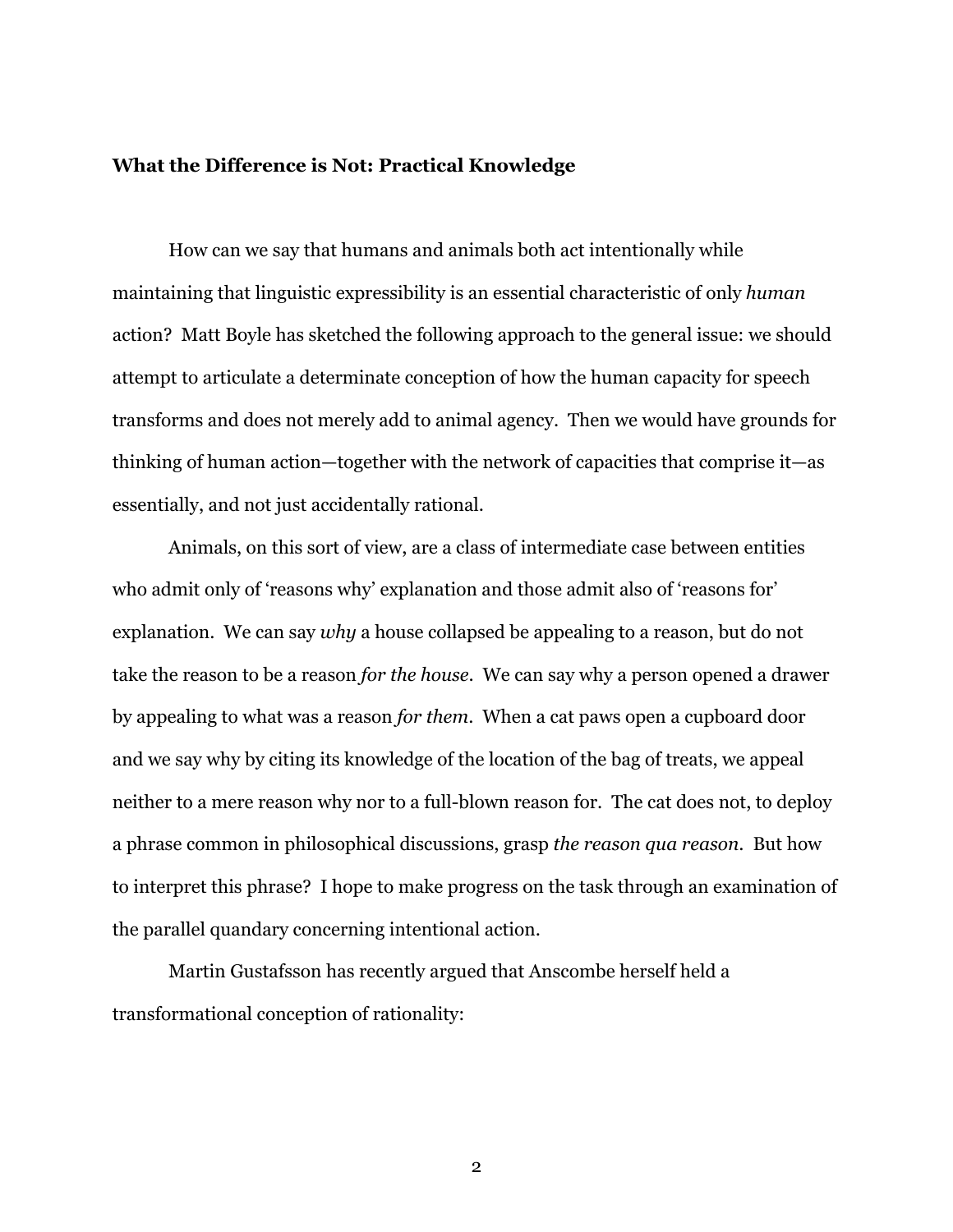[Anscombe's] talk of how animal activities and powers are "transposed to a new key" in human life, due to "the intellective principle" of which an essential element is language, clearly suggests that she thinks the human way of having intentions is essentially linguistic even if the animal way of having intentions is not, and even if this difference between human and animal intentionality is not a matter of mere ambiguity in our use of the word "intention."5

What is the ground for thinking that 'intentional' and its cognates have, if not univocal, then at least continuous sense in their application to human and animal action? Anscombe says this:

…[W]e describe what further [animals] are doing *in* doing something (the latter description being more immediate, nearer to the merely physical): the cat is stalking a bird *in* crouching and slinking along with its eye fixed on the bird and its whiskers twitching. The enlarged description of what the cat is doing is not all that characterises it as an intention….but to this is added the cat's perception of the bird, and what it does if it catches it. The two features, knowledge and enlarged description, are quite characteristic of description of intention in acting. Just as we naturally say 'The cat thinks there is a mouse coming', so we also naturally ask: Why is the cat crouching and slinking like that? and give the answer: It's stalking that bird; see, its eye is fixed on it. We do

<sup>5</sup> Gustafsson 2016 210-211.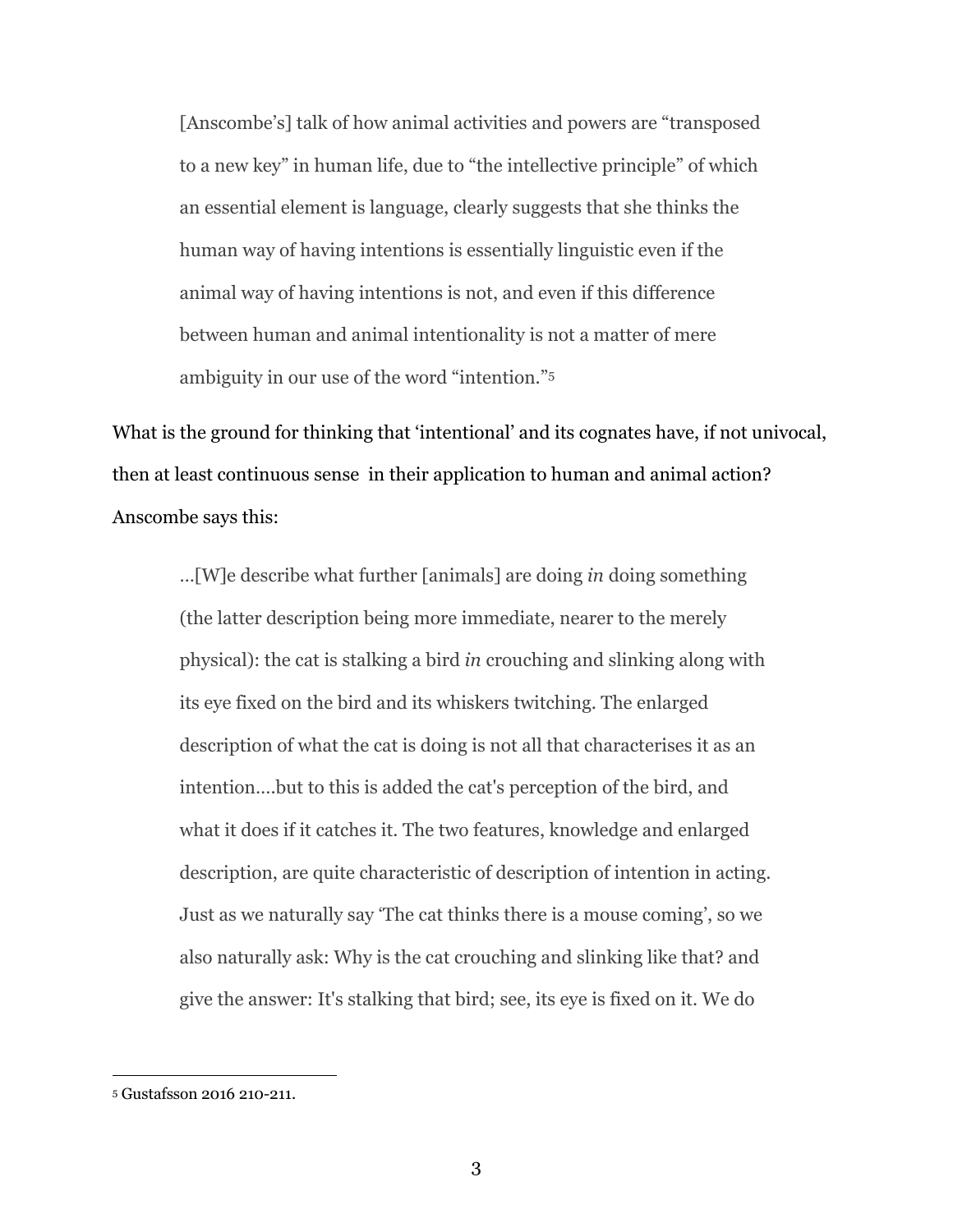this, though the cat can utter no thoughts, and cannot give expression to any knowledge of its own action, or to any intentions either.6

Human and animal action are both intentional in virtue of the fact that their actions admit of nested, teleologically-linked descriptions that radiate out from nearer to farther, from 'the merely physical' to those that reflect their further-from-the-'merely physical' purposes. Crucial is the role of perception and action in characterizing the contents of these distal descriptions. What transformative change, then, does the capacity for speech bring?

A tempting answer invokes practical knowledge. The difference between humans and animals, according to this thought, is that humans have a special kind of knowledge of their intentional action. Practical knowledge entails the ability to say what one is doing, but not on the basis of observation or evidence. Animals, the thought continues, don't know what they're doing. Practical knowledge might thus be seen as an aspect of the self-consciousness that characterizes the specifically rational form of animality.

Gustafsson seems to see it this way. In reviewing the characteristics of human action that might be said to turn on their expressibility, he says "human intention transgresses the biological boundaries that limit animal intention, and **[]** this transgression means that it interlocks with concepts such as freedom, selfconsciousness, and practical knowledge."7 By practical knowledge, he means this: "The language-using agent's conception of what she is doing—her practical knowledge of what she is doing—is "the cause of what it understands" (Anscombe 2000, 87), and thus

<sup>6</sup> Anscombe 2000, 86-87.

<sup>7</sup> Gustafsson 2016, 232.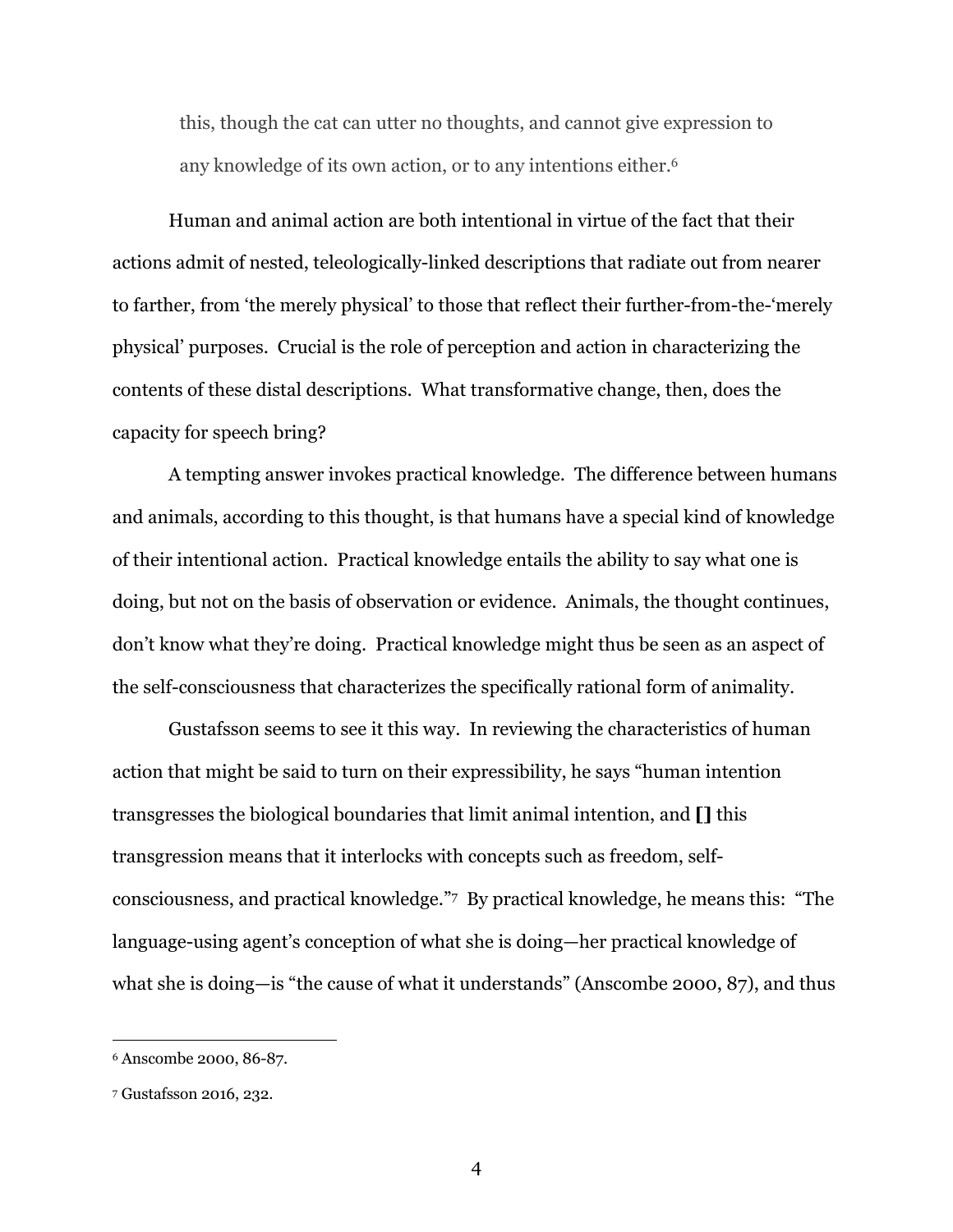plays as important a part in the constitution of her intention as the action she performs in order to reach the intended goal."8

But as tempting as it might be, this suggestion is wrong both exegetically and philosophically. When Anscombe endorses the Thomistic doctrine that practical knowledge is "the cause of what it understands", she means at least this much: the reality of an intentional action is posterior to the agent's conceiving of that action. If animals lack the capacity to form such conceptions, they are also incapable of the sort of intentional action elucidated in *Intention*. Thus, if practical knowledge were the exclusive possession of rational creatures, it would be hard to avoid the conclusion that we are, after all, simply equivocating when we speak of both humans and animals as acting intentionally.

Anscombe is clear in the passage above that animals are knowers: we see them as acting intentionally only insofar as we see them as possessing perceptual knowledge. And note too that she says that we give 'enlarged descriptions' of the cat's behavior despite the fact that it "cannot give expression to any knowledge of its own action…". She does not say that it *has* no such knowledge, only that it can give no *expression* to any knowledge. This precisely matches her view of animal intentions: animals have them but cannot express them. Thus, she finishes the sentence with "…or to any intentions either." Animals can give expression neither to their intentions nor to their knowledge of their intentions. But they have both.

Intention and practical knowledge, on her view, are inextricable. It will be instructive to deepen our understanding of their inextricability. Consider, for the sake

<sup>8</sup> Gustafsson 2016, 225.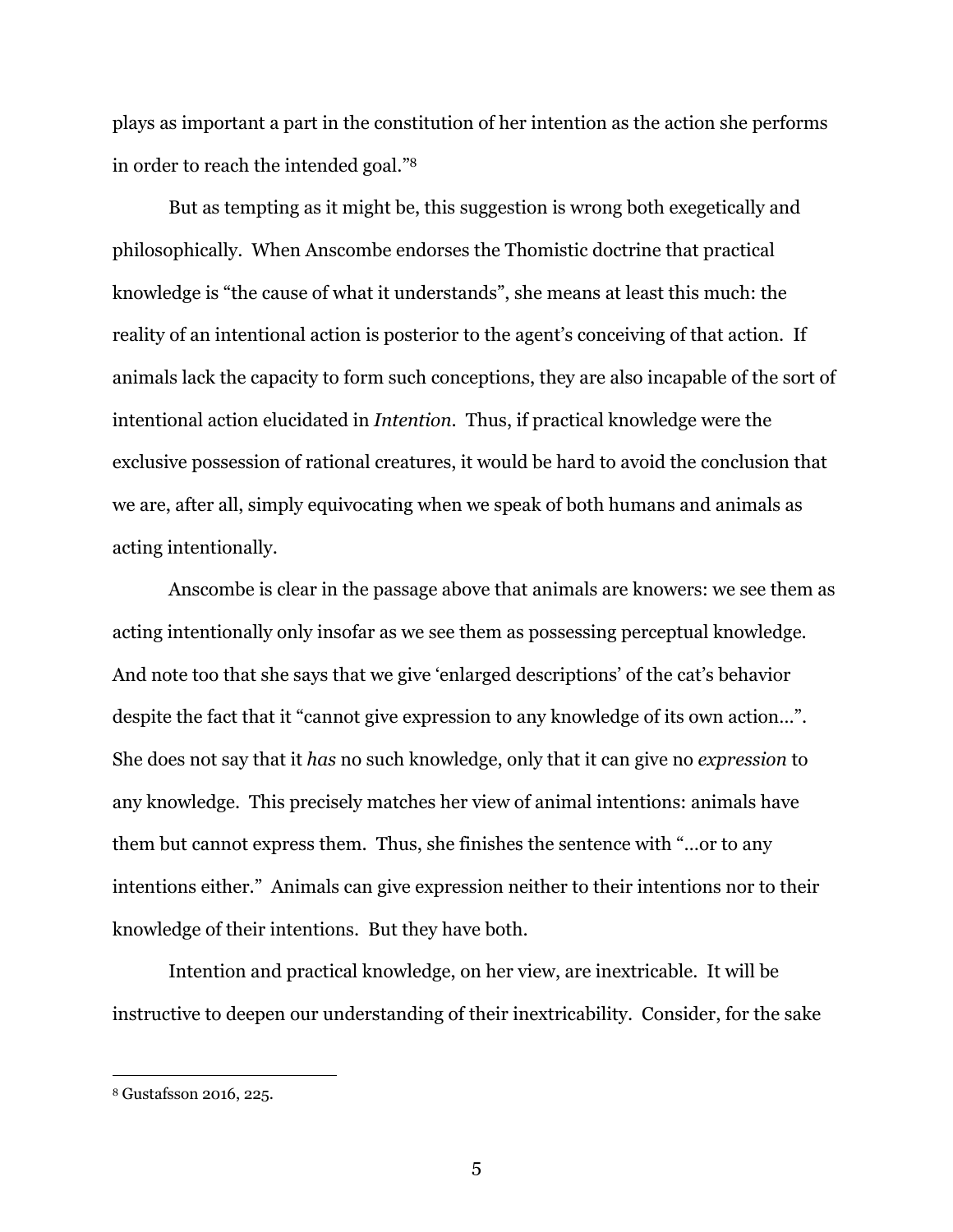of contrast, biological teleology. The right ventricle pumps blood to the lungs. This is the job of the right ventricle; if it doesn't do this, it fails. Pumping blood to the lungs isn't merely what it typically does, but what it is supposed to do; this aim normatively governs its behavior. Still, there is no temptation to think of pumping the blood to the lungs as something that the right ventricle intends to do. Why not? A key difference, as she emphasizes in the passage just excerpted, is that animals are guided in their action by perception. As such, they are knowers. It is because the cat has knowledge concerning the location of its prey that it can slink towards the tree *in light of the fact that there is a bird sitting on one of its branches.* One has the ability to x in light of the fact that p only if one *knows that p*.9 But among the facts an agent can act in light of is the fact that she is x-ing, where x-ing is her intentional action. This is practical knowledge. What makes this knowledge practical is that the agent has an ability to act in light of the fact that she is x-ing not because she knows by observation that she is xing but simply because x-ing is what she is up to. In other words, part of what it is to be x-ing is to be eligible to do various other things in light of the fact that one is x-ing, and thus because one knows practically that one is x-ing. The cat, insofar as it is stalking the bird, is eligible to do various other things *because it's stalking the bird*. It can, e.g., slink instead of scramble. It takes a route that keeps it out of the sight-line of the bird *because it is stalking the bird.* Thus the cat must know it is stalking the bird. The ventricle pumps blood to the pulmonary artery because it's pumping blood to the lungs. It does the former in order to do the latter. But it does not do the former even partly in virtue of its knowledge that it is doing the latter. Yet this is precisely the situation of the

<sup>9</sup> See Hyman 1999 for an influential defense of this claim.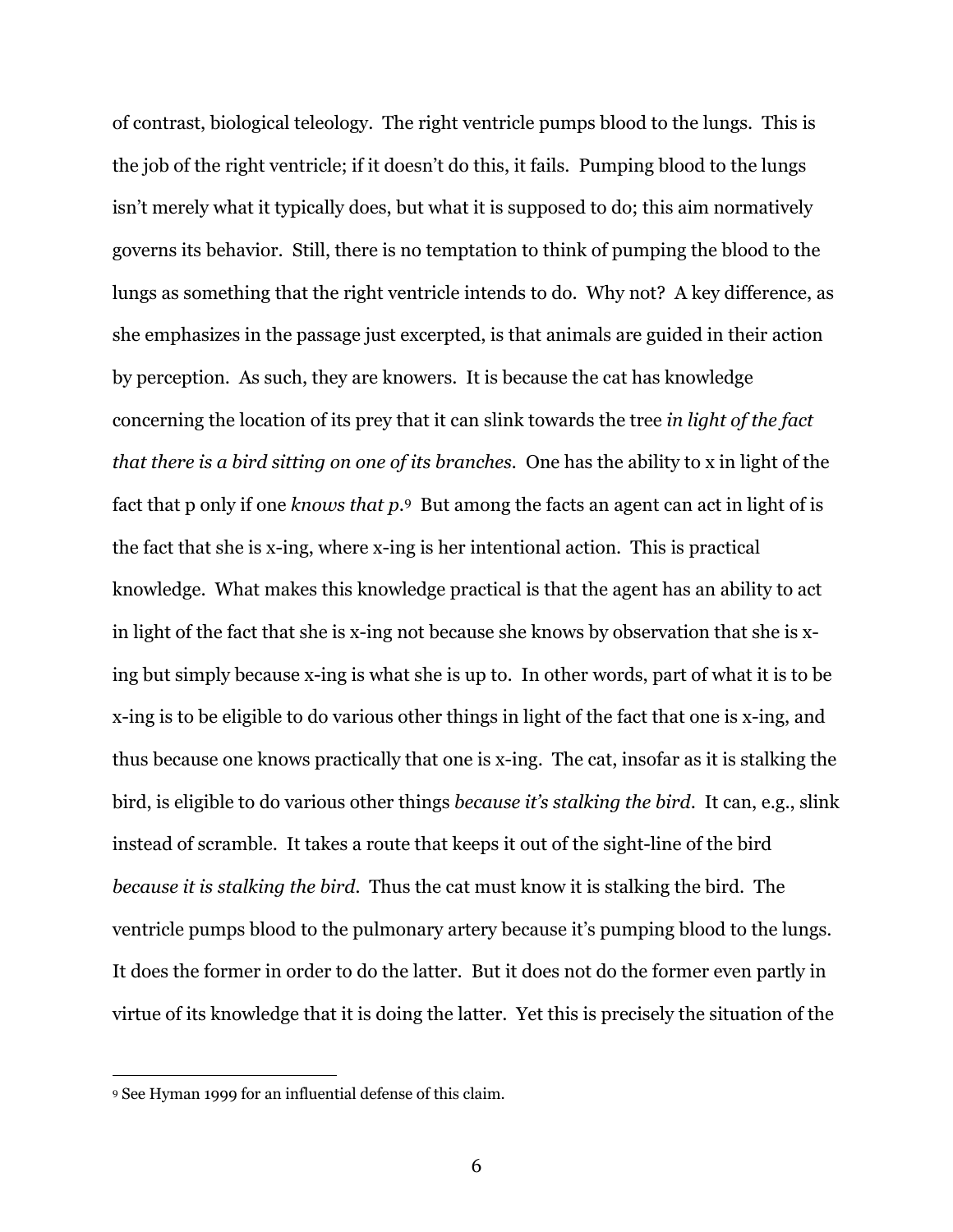cat: without practical knowledge, there would be no making sense of the fact that it is adopting various situationally-specific means in light of its end. Practical knowledge must itself be part of what is "transposed into a new key" by the acquisition of rationality.

Consider now the following claims of Boyle's, who in elaborating the idea of a transformative conception of rationality, says this:

It is perhaps even more obvious in this case that the generic notions of being an agent, doing something, and pursuing a goal apply to both rational and nonrational animals. What is perhaps less obvious is that agency, doing and goal-directedness take a different form in the rational case. Nevertheless, it is widely recognized that there is a sense of "doing something" that applies only to rational creatures: we are the only creatures that act *intentionally*. Furthermore, it is widely conceded that a condition of the applicability of ascriptions of doing in this distinctive sense is that the creature should be doing what it is doing *knowingly*, in virtue of exercising its power to determine what ends are worth pursuing and how to pursue them.10

As should now be clear, I do not think that the rational/non-rational difference is properly marked by the presence/absence of intentions, or by the presence/absence of practical knowledge. But a slight modification of Boyle's final remark in this passage yields what I take to be central to resolving the puzzle of animal intention: only rational

<sup>10</sup> Boyle 2012, 21-21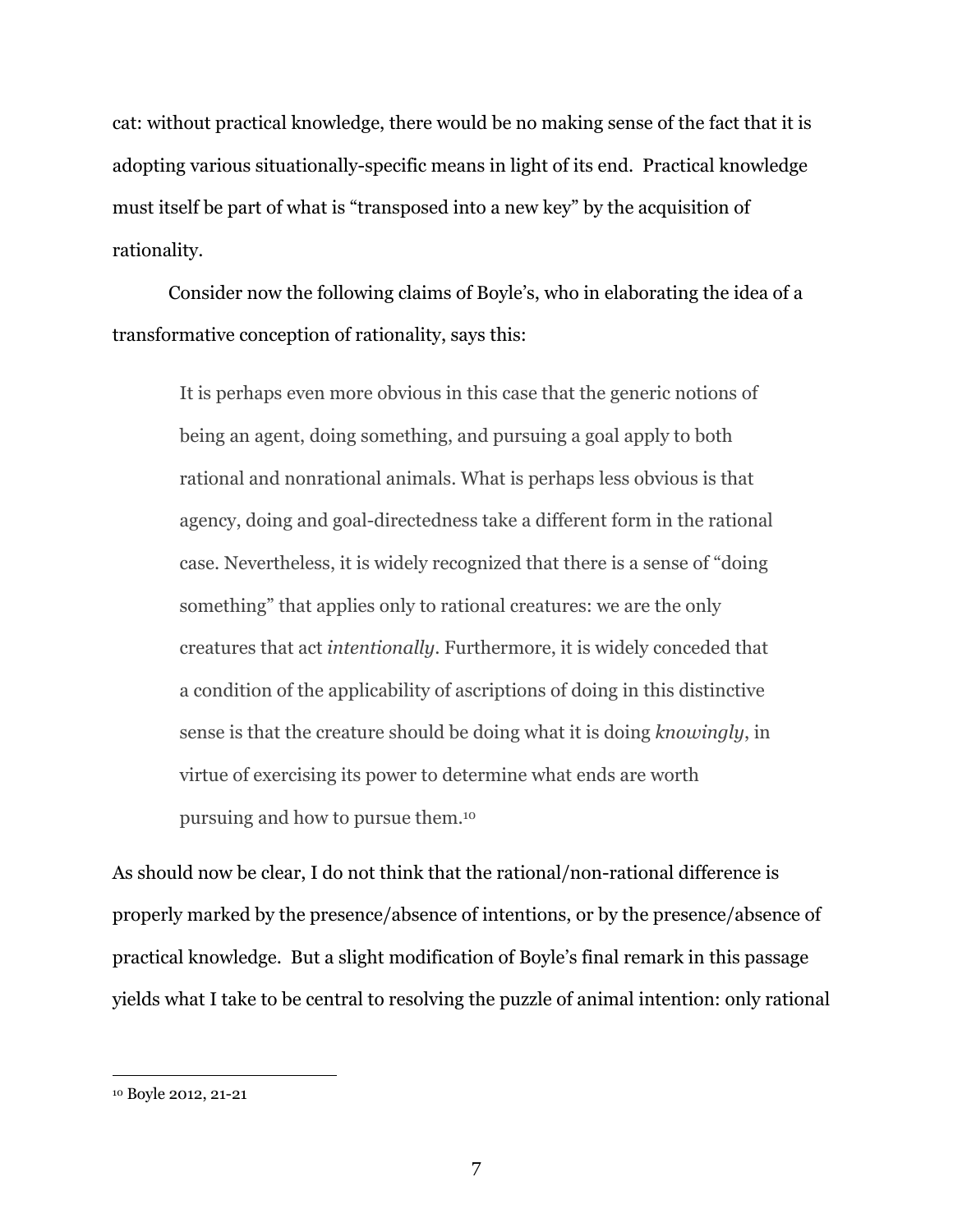creatures have practical knowledge in virtue of exercising a power to determine what ends are worth pursuing. Practical thought in humans is the exercise of such a power. It's not that humans do and animals don't act knowingly. It's that what it comes to for the human to act knowingly is different from what it comes to for the animal to act knowingly, on account of the difference in the power the exercise of which constitutes the relevant species of practical knowledge.

Gustafsson distinguishes human and animal intentions as follows:

[W]hereas the intentions manifested in the actions of a speechless brute are settled by biological norms and the surrounding circumstances, the human intention-action nexus is not thus determined but is instead characterized by the agent's capacity to set her own goals by means of language. This is the basic sense in which language is essential to human intentionality.… I can specify ends to myself, and this inscribes my actions in the sort of teleological patterns that are characteristic of human intentional action— patterns which cannot be accounted for merely in terms of biological norms and capacities.<sup>11</sup>

This might be misread as asserting that the key difference between human and animal action is a matter of the *range* of their possible intentions, but in fact the key difference is qualitative. It emerges most clearly in the distinctively human capacity for pure intentions. Gustafsson again:

<sup>11</sup> Gustafsson 2016, 225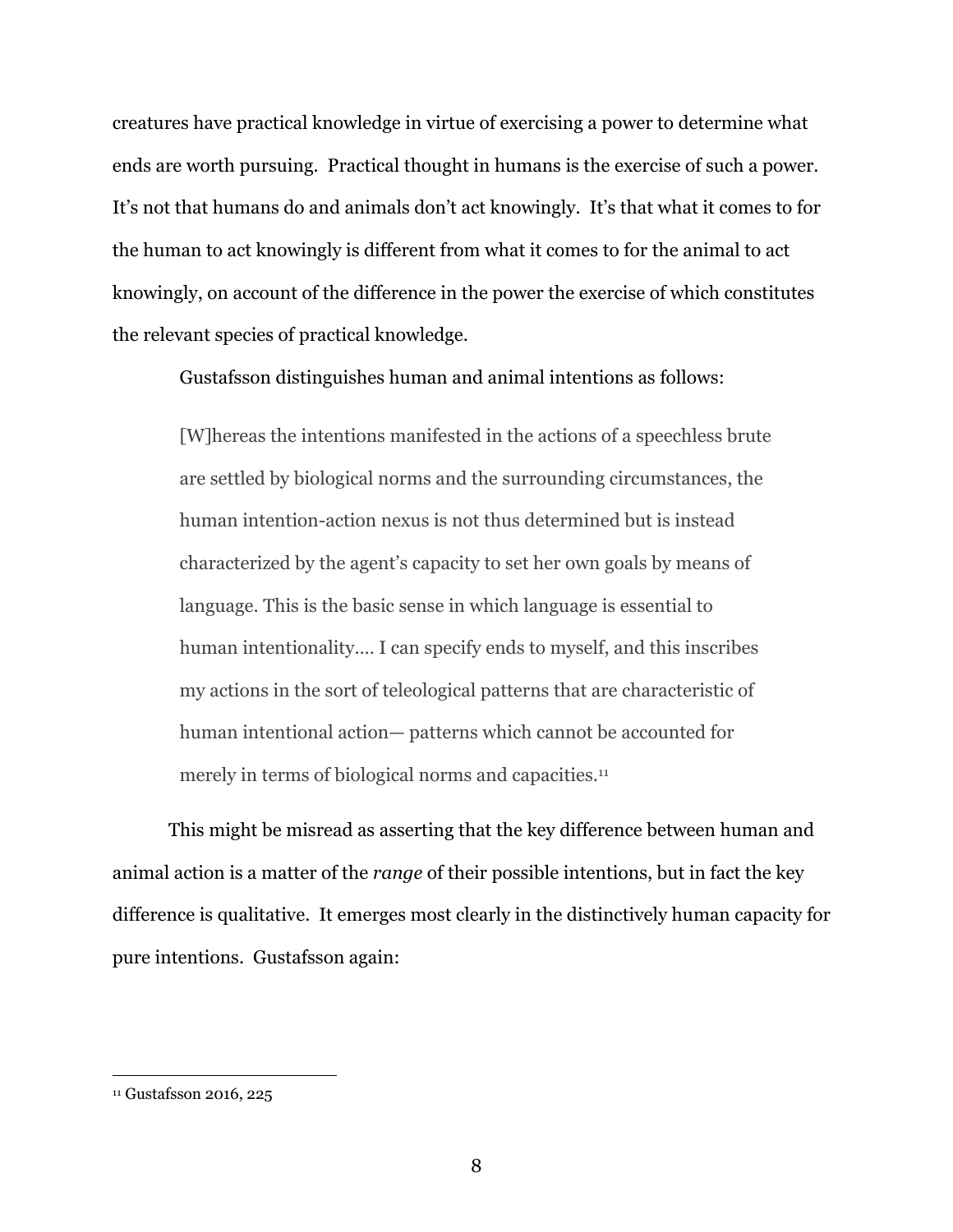Anscombe says, "a man can form an intention which he then does nothing to carry out, either because he is prevented or because he changes his mind: but the intention itself can be complete, although it remains a purely interior thing" (2000, 9). If I am right, she would not say the same thing about a cat…. Anscombe thinks that a cat's intention to catch a bird cannot exist without some actual instrumental behavior, some actual "carrying out" of that intention. By contrast, she seems to be suggesting that in the human case, intentions do not require any such actual carrying out.<sup>12</sup>

I take this to be right, both exegetically and philosophically. The possibility of pure intentions is a function of the human capacity to set their own goals by means of language. Without this capacity, an aim exists only as manifested in behavior.

This claim does not entail that a restrained cat cannot, say, intend to catch a mouse. The cat presumably would still be struggling against the restraints, waiting to pounce, i.e., would be doing various things (however vainly) in order to catch the mouse. Nor does it mean that animal intention is, unlike human intention, reducible to behavior. The point is rather that the animal has no purely internalized practical consciousness, no practical orientation towards the world that does not manifest itself in what it does—where doing in the relevant sense encompasses waiting, hiding etc.<sup>13</sup> A

<sup>12</sup> Gustafsson 2016, 225.

<sup>13</sup> Some might argue here that I am selling cats—or perhaps some other animals—short. Ultimately, however, my aim here is to draw a line, not to say who falls on what side of the line. There are, I contend,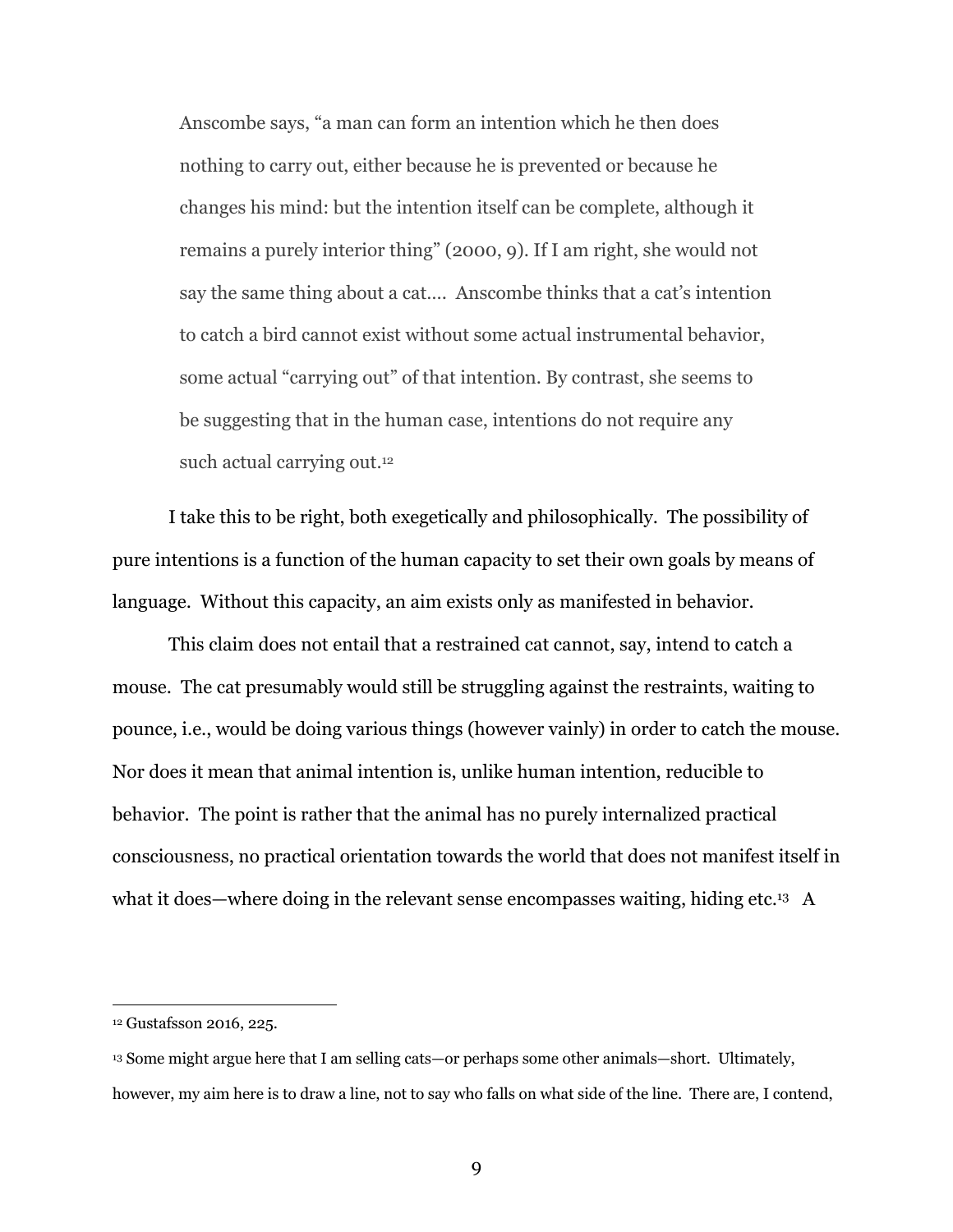human, by contrast, can make up their mind to catch a mouse and at the same time put off doing anything in order to catch it until later. Human intentions are a kind of judgment, which, like judgments in general, extend into the future without staying 'on one's mind'. To put off doing something, or even thinking about doing something, is not tantamount to a change of mind or the abandonment of an aim.

It is the distinctively human capacity for judgment that Boyle has in mind when he speaks of practical knowledge as the exercise of a power to determine what ends are worth pursuing. The intention of a rational creature *is* a judgment. Specifically, it is the sort of judgment in which practical reasoning concludes: a judgment that an action is tobe-done. For the rational, practical knowledge is a function of the ability to reason about the good or, what is the same thing, to make *practical judgments*. We have knowledge of our intentions and actions because they are our practical judgments.

These remarks are, to be sure, programmatic; much detail would have to be added in order to make good on the promise of illumination. I've tried to do some of this in previous work,14 and I hope to make additional progress here. Negatively, the essential point thus far has been this: To see a cat as doing one thing in order to do another is to see it as acting with knowledge of what it is doing. Thus the transformation of practical knowledge is part of what must be understood to solve the puzzle of animal action. Practical knowledge is not the difference rationality makes. Positively, I have sketched the thought that human action is an actualization of a

two forms of agency, the rational and the non-rational. If this distinction does not correspond neatly to the that between the human and the non-human, so be it.

<sup>14</sup> Marcus 2012, 2018.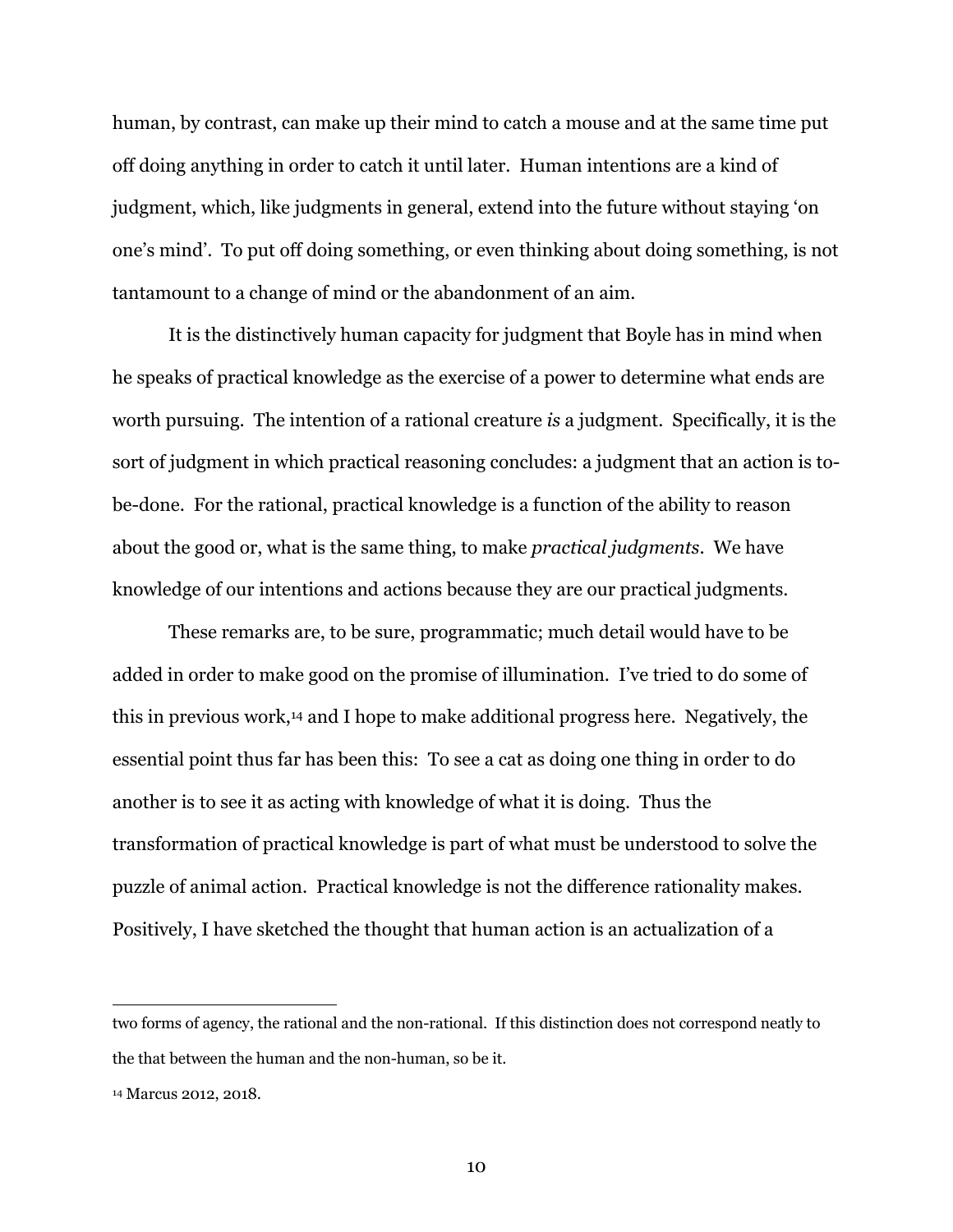capacity to make judgments about what is to-be-done and that this confers on human intentions a kind of independence from behavior. This assessment will dovetail with reflections to follow on the distinctive character of the *togetherness* of the states of a rational mind.

# **The Instrumental Law**

Our question is how the possession of language transforms intentional action. The transformation, I will argue presently, can be understood in terms of the different sources of unity in the practical consciousness of humans and animals. I will illustrate the point by discussing two variations of a law connecting an intended end with the means necessary to achieve it. Some version of this law holds quite generally. But what explains its holding in the case of humans and animals is different. In the human case, it holds in virtue of our possession of language and the capacity for normative selfdetermination that it confers. In animals, it holds because of the immanence of intentions in animal action.

Stephen Finlay argues for what I will refer to as the *unqualified* version of

The Psychological Instrumental Law<sub>UQ</sub>: It is impossible for an agent to intend an end and fail to intend what they believe to be the necessary means.

#### He says this:

So long as I have this belief in the necessity of going through the event of my turning on the light in order to reach the event of my spotting the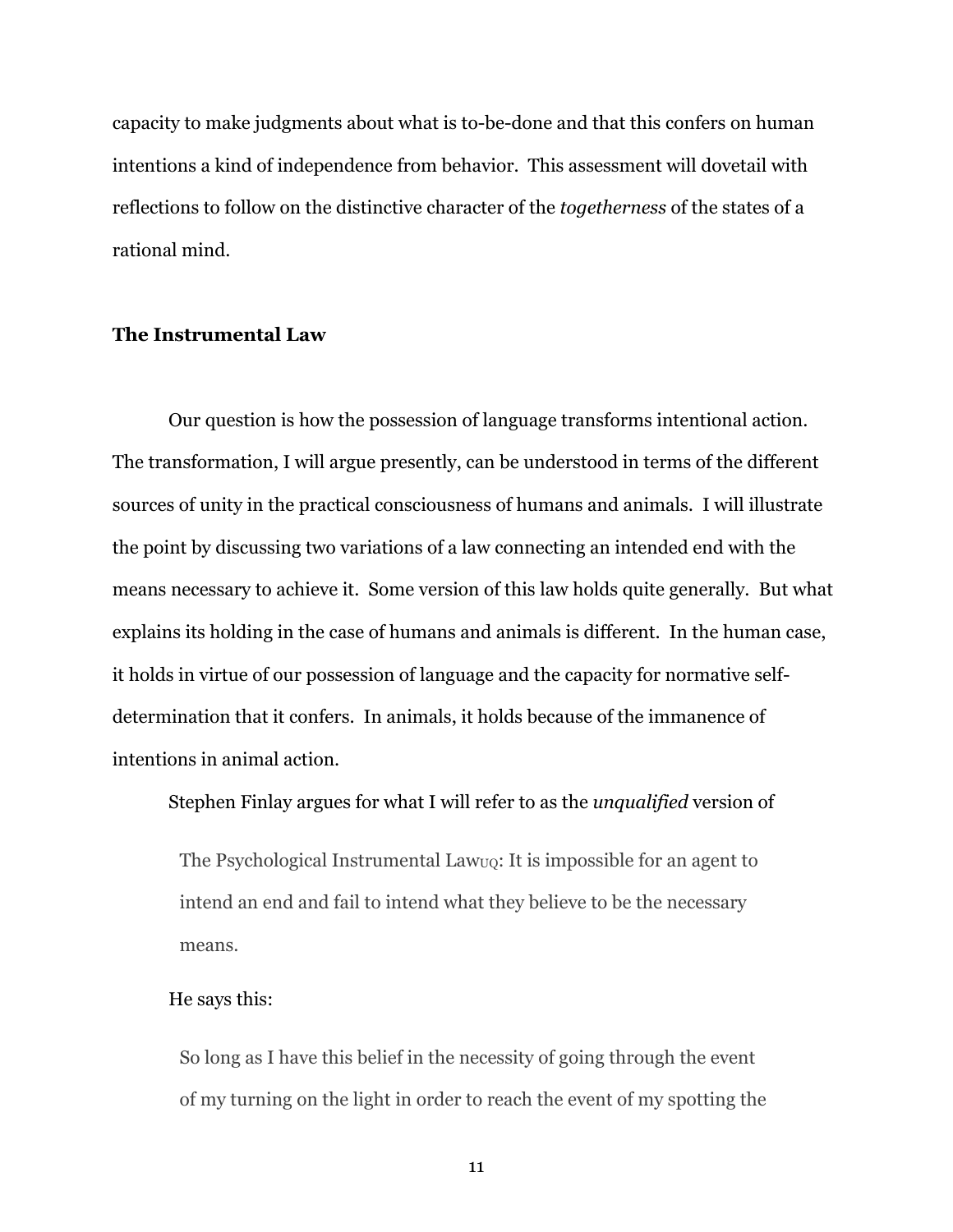kitten, my deliberative efforts to perform the necessary means to spotting the kitten will of necessity track the goal of turning on the light – which simply means (given the identification of intending with tracking) that so long as I have this means-belief, my intention to perform the necessary means is an intention to turn on the light. So long as I believe that the necessary means to my intended end is z, I do indeed intend to do z.15

According to Finlay, once I know (or believe) that y-ing requires z-ing, then in intending to y, I thereby also intend to z. z-ing is now fused in my practical consciousness to y-ing. Instrumental knowledge (or belief), so long as it lasts, fuses a necessary means to the relevant end.

Christine Korsgaard rejects the 'fusing' picture, famously arguing that "there seem to be plenty of things that could interfere with the motivational influence of a given rational consideration. Rage, passion, depression, distraction, grief, physical or mental illness: all these things could cause us to act irrationally, that is, to fail to be motivationally responsive to the rational considerations available to us."16 Interestingly, she also says this: "The necessity [of rational considerations] may lie in the fact that, when they do move us-either in the realm of conviction or in that of motivation-they move us with the force of necessity. But it will still not be the case that they necessarily move us."<sup>17</sup>

<sup>15</sup> Finlay 2009, 16. See Lee 2018 for a more recent defense of this sort of view.

<sup>16</sup> Korsgaard 1986, 13. See also Korsgaard 1997, 49.

<sup>17</sup> Korsgaard 1986, 14.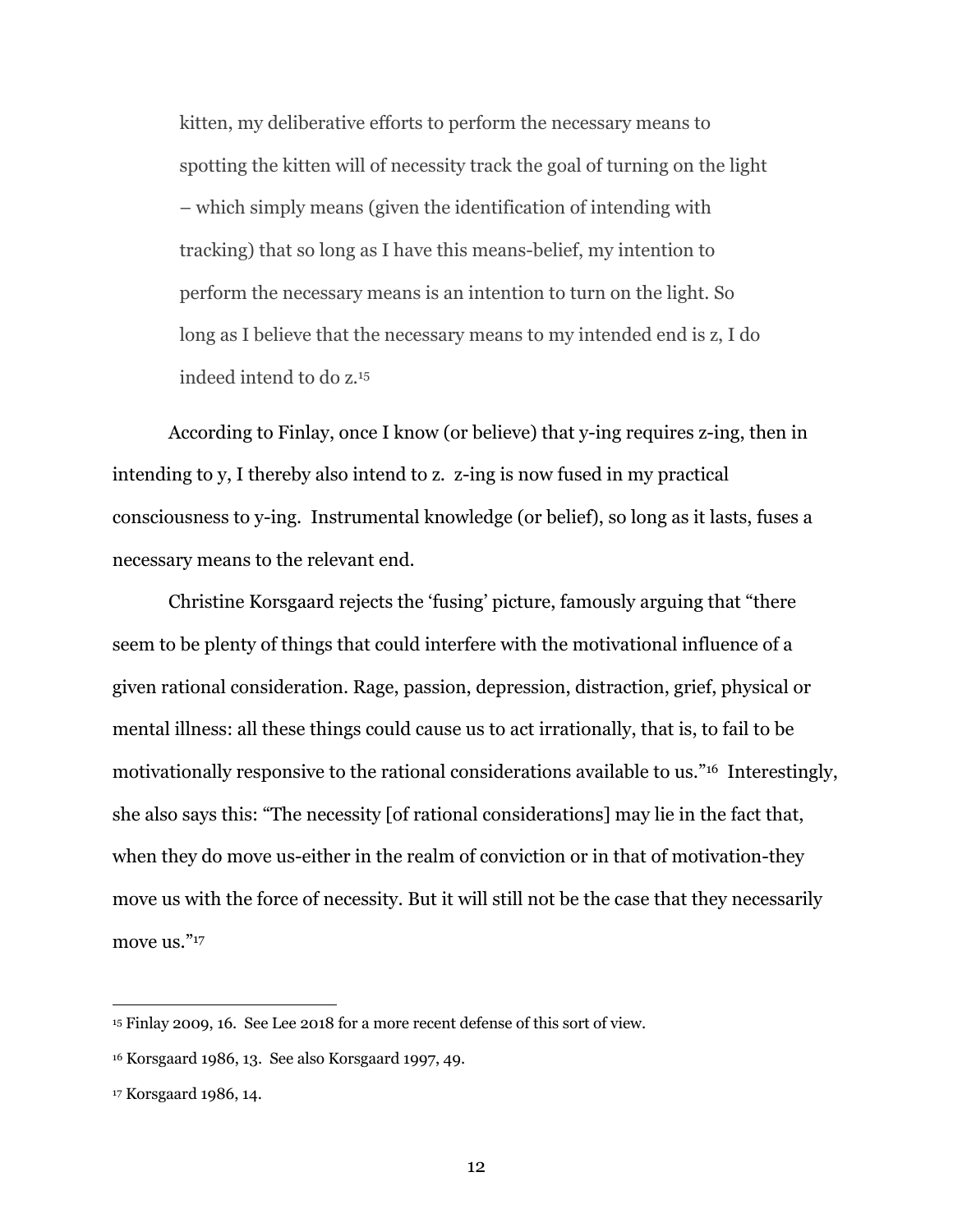In disputing the unqualified version of the Psychological Instrumental Law, Korsgaard is concerned primarily to argue for a normative, rather than metaphysical connection between an intended end and a necessary means. But in so doing, she also in effect, advances a qualified version of a metaphysically articulated Instrumental Law.

The Psychological Instrumental Law<sub>0</sub>: It is impossible for an agent to intend an end and fail to intend what they believe to be the necessary means, unless they are being irrational.

In conceiving of rational considerations as operating with a kind of necessity, she opposes the idea that it is open to one who is being rational to recognize the reason and yet fail to comply.18 Hence, they move us with the force of necessity. Yet irrationality is a possibility, so they do not necessarily move us. There is more to this than the paradoxical-sounding claim that reasons necessarily move us except when they don't.

I will discuss the "realm of conviction" first, and then move to "the realm of motivation". Note that a belief (like an intention) does not need to be in mind or actively guiding behavior in order to be held by a rational being. I take this to be a familiar point, often (though I think misleadingly) marked by the distinction between dispositional and occurrent belief. Second, whereas it is possible to hold contradictory beliefs, it is a condition of the possibility of doing so that they are *not* both in mind. That is, to understand someone as believing both that p and also that  $\neg p$ , we need to

<sup>18</sup> However, as Lavin 2004 points out, she is not always as clear as she might be on this point. See also Fix, ms.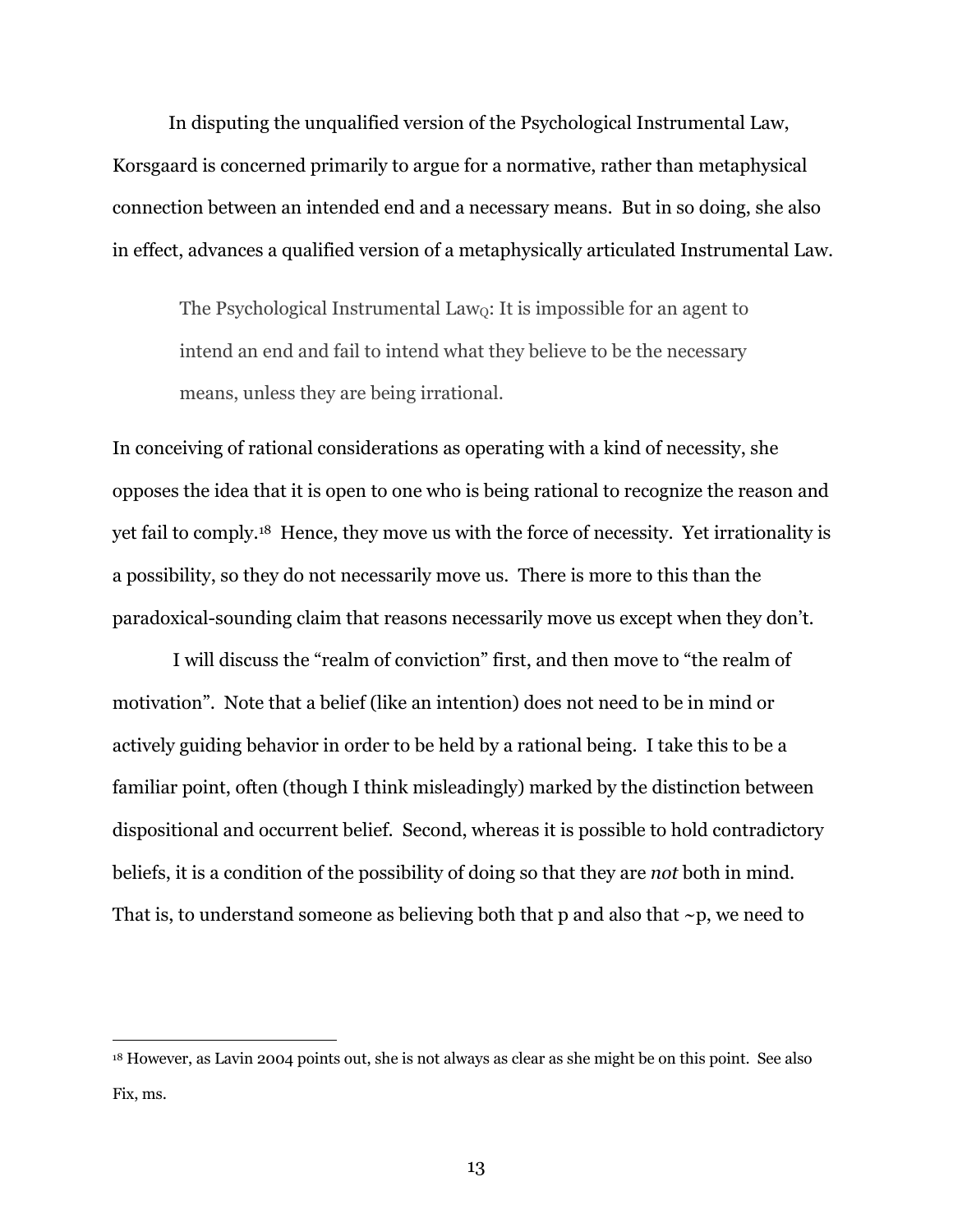understand one or the other belief as temporarily outside of the scope of the subject's scrutiny, on account of, e.g., distraction, self-deception, repression, etc.

Here's an example: An absent-minded professor is preparing a sack lunch for their children, placing folders and books in their bags when they receive a text-message announcing that school has been cancelled for the day due to classrooms having been flooded by the recent rains. They are briefly overwhelmed by frustration over being deprived of another day of writing and brood over how frequently the school seems to shut down for one reason or another—all the while continuing to ready their children's things for a day at school. To make sense of the latter, we need to understand them as believing that their children are going to school; to make sense of the former, we need to understand them as believing that their children are not going to school. They hold contradictory beliefs.

It is a crucial feature of the intelligibility of the absent-minded professor that their mind is in the relevant sense *absent* in relation to the behavior that grounds our ascription of one but not the other of their incompatible beliefs. This sort of lack of togetherness amongst their beliefs is required to make sense of belief-attributions such as: They believe that the kids are going to school (hence they're preparing sack-lunches) but they also believe that the kids are not going to school (hence they're mentally formulating an angry note to the principle concerning the frequency of unexpected school closings). We should say this: it is not necessarily true that we don't hold contradictory beliefs and also true that, in a sense, we can't. It is impossible to hold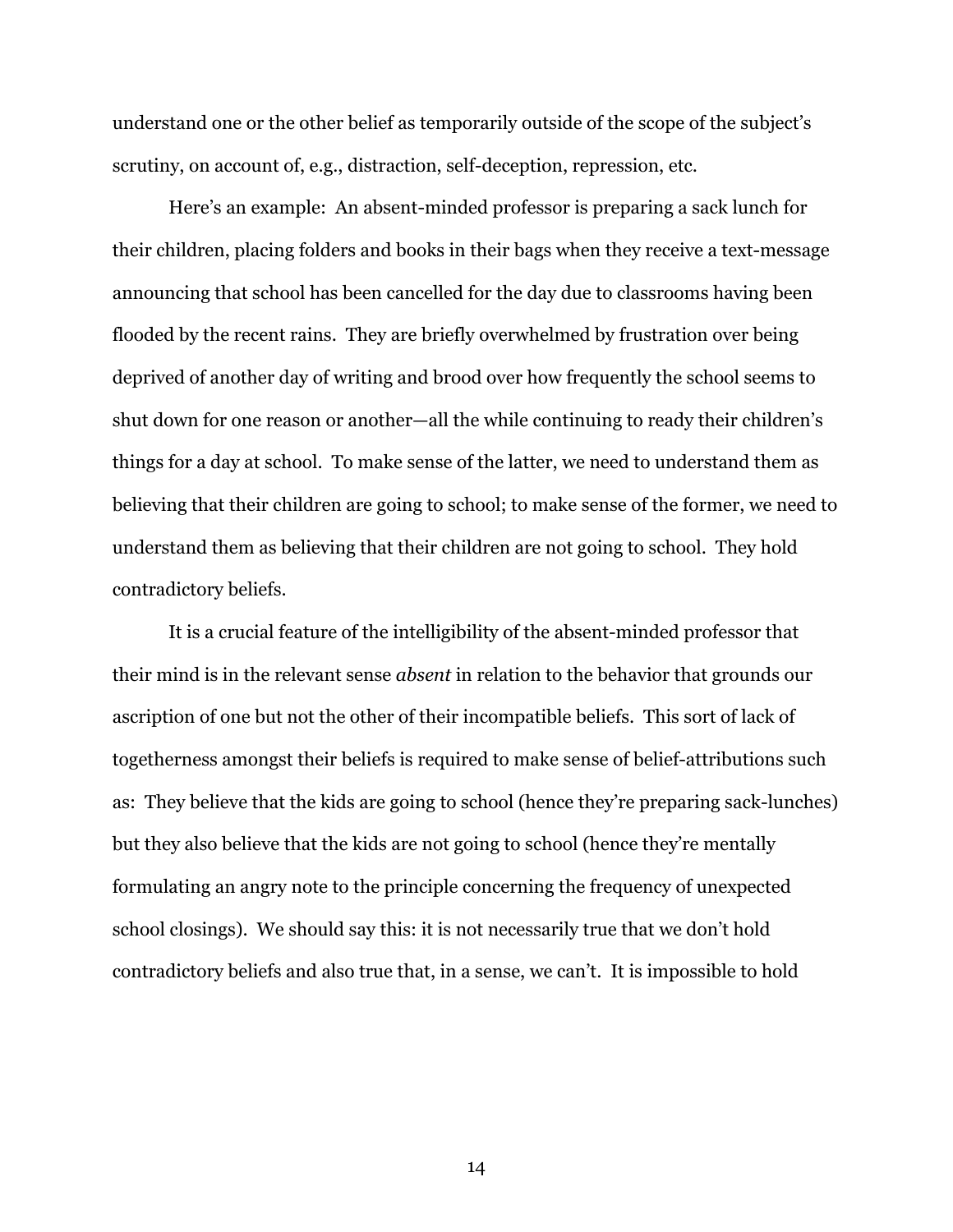both that p and that ~p clearly and distinctly.19 Let's call this *The Psychological Law of Non-Contradiction*<sub>0</sub>.<sup>20</sup>

I will say more about this principle in a moment but let us first return to the Instrumental Law. Korsgaard's idea is that "rage, passion, depression, distraction, grief, physical or mental illness" can render one insensitive to one's aim and/or instrumental knowledge. Consider Alan, a philosophy graduate student. After a decade of slaving away on a dissertation, it is on the verge of completion. A wonderful job in the department of his dreams has improbably been offered to him on the condition that he defend his dissertation the following semester. To do so, he must submit the final version in the morning. But the last changes are proving difficult, and Alan cannot bear handing in an imperfect document. Furthermore, he is haunted by visions of public humiliation at the hands of one committee member in particular. His friends assure him that the defense is just a formality, and that the dissertation will be approved, but this doesn't help. They warn him that if he fails to produce, he will be expelled from the program and his academic career will be over, but this just makes it worse. At 3am, Adderall-addled Alan is overwhelmed by frustration and despair, and dumps a pot of coffee on his laptop, thereby destroying (what he knows to be) the only copy of his dissertation.

<sup>19</sup> Cf. Davidson, who in clarifying his proposal that contradictory beliefs requires a division in the mind says this: "I spoke of the mind as being partitioned, meaning no more than that a metaphorical wall separated the beliefs which, allowed into consciousness together, would destroy at least one" (Davidson 2004, 220).

<sup>&</sup>lt;sup>20</sup> My discussion of this principle and its ontological correlate are deeply indebted to Kimhi 2018, though much of what I say here is opposed the views espoused there.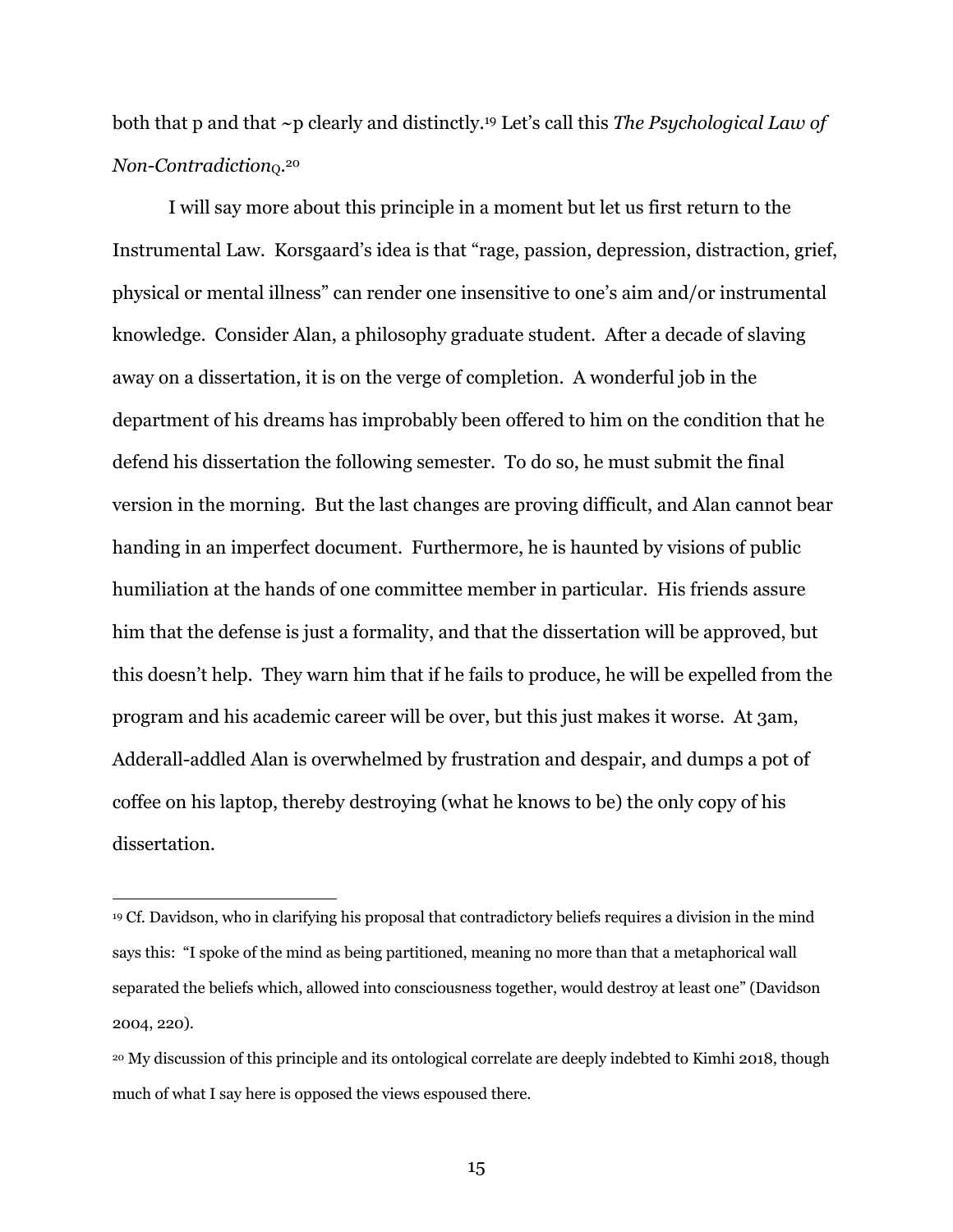Did Alan suddenly cease to know that the preservation of his laptop was required to get his dream job? Did he suddenly give up on his long- and deeply-held ambition? It is more plausible, I would think, that frustration and despair momentarily got the better of him, and that he did what he knew would undermine an intended end. That reasonable people could disagree about how to describe this case is a sign of the strain that the need for precision in philosophy puts on our ordinary concepts. On the one hand, he comes undone precisely because an end he can't relinquish requires an action he can't bear. On the other hand, we feel that in his agony he must have lost sight of his aim. But these are consistent: we lose sight of an aim—or a bit of knowledge—that we nonetheless possess. These are states that permit lapses into less than full consciousness. One can intend an end or have a piece of knowledge at a time when they are the farthest thing from one's mind.

Korsgaard holds that whereas it is not necessarily true that we do what (we know) is required to achieve our ends, when we do so, we do so because we must. It is impossible to clearly and distinctly know one's aim and the relevant instrumental fact and fail to act. This is not simply: it is impossible to fail to be moved by such reasons except when we aren't so moved. Suppose, by contrast, that we said not just "an adult human has 206 bones" but also "it is impossible for an adult human to have fewer than 206 bones, unless he had a limb amputated, or a bone removed, a congenital condition, or something weird like that." The latter is vacuous, since having had a limb amputated does not (nor do any of the other exceptions) explain how it's *possible* that someone could have fewer than 206 bones, it explains only how they actually came to have fewer than 206 bones. In the case of our qualified laws, the various psychological conditions explain self-contradiction and instrumental incoherence by postulating a psychological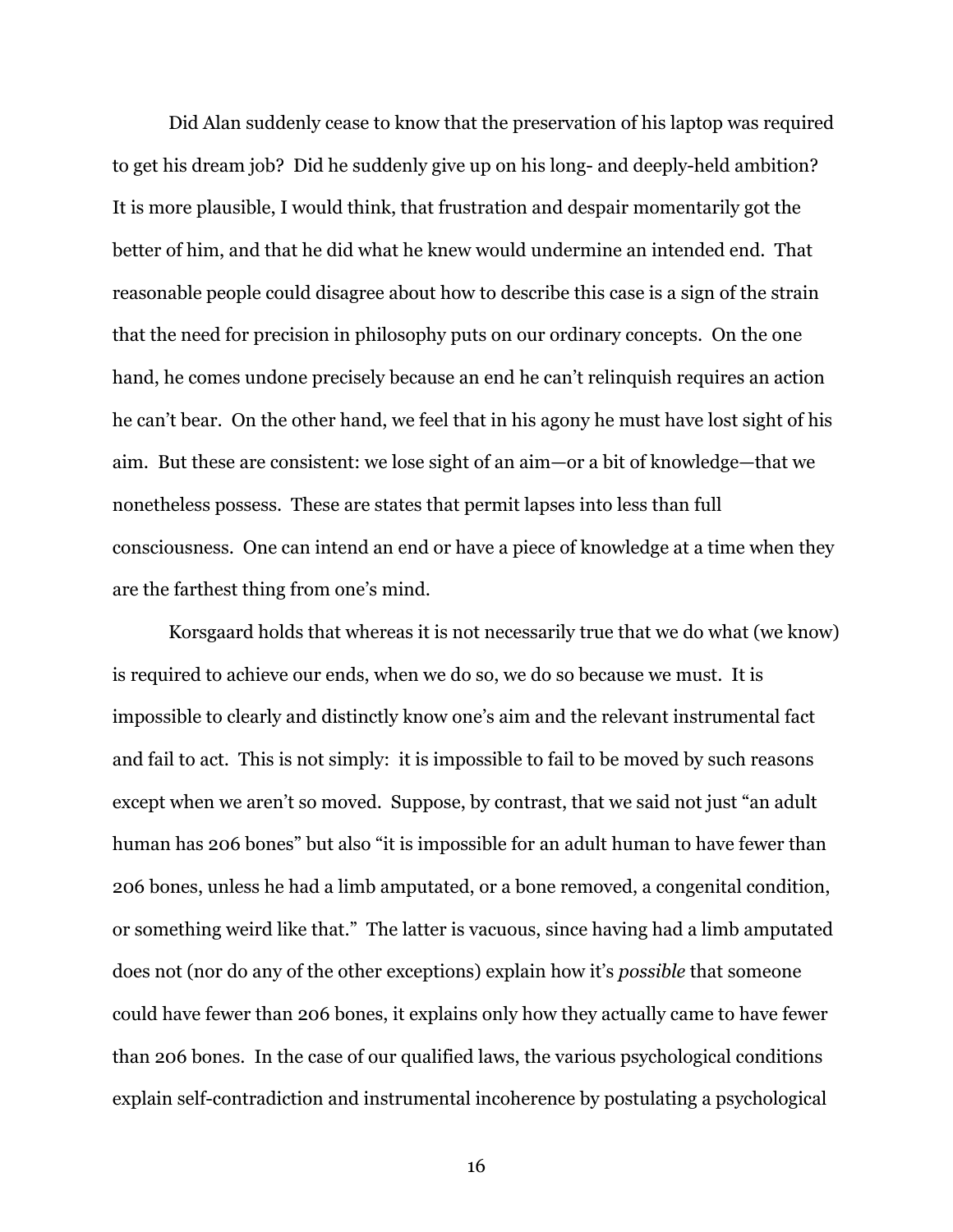distortion that makes the irrationality intelligible. These are (or would be, if Korsgaard is right) conditions in which something interferes with the subject's appreciation of a rational requirement. It is (or would be) because their judgment is clouded by distraction, self-deception, repression, etc, that these sorts of irrationality are possible. Korsgaard may be wrong. But if she is, it is not because there is something amiss about the very idea of being moved by a reason with the force of necessity even though one might not have been so moved.

This will be my claim in what follows: The Psychological Instrumental Law governs both humans and animals, but the explanation of why is different, and this difference amounts to a difference in the nature of the unity of the practical consciousness of rational and non-rational beings. A characterization of this difference will provide a crucial element of an Anscombean account of the transformative effect of rationality on intentional action.21

# **Rational Instrumental Coherence**

<sup>21</sup> There is a different strand of thought in Anscombe that one might bring to bear on the difference between human and animal action. In Anscombe 1982 she invokes a distinction among intentional acts between 'human actions' and the wider class of 'acts of a human being' (e.g., idly stroking one's beard). Only the former, she argues, are "under the command of reason". She might be read on this basis as holding that mere acts of a human being are the very same acts as those of an animal. I would resist this both as an interpretation of Anscombe—her focus in the essay is morality and not intention—and as a philosophical doctrine: it leaves the puzzle with which I began unresolved. But a discussion of the issue here would take us too far afield.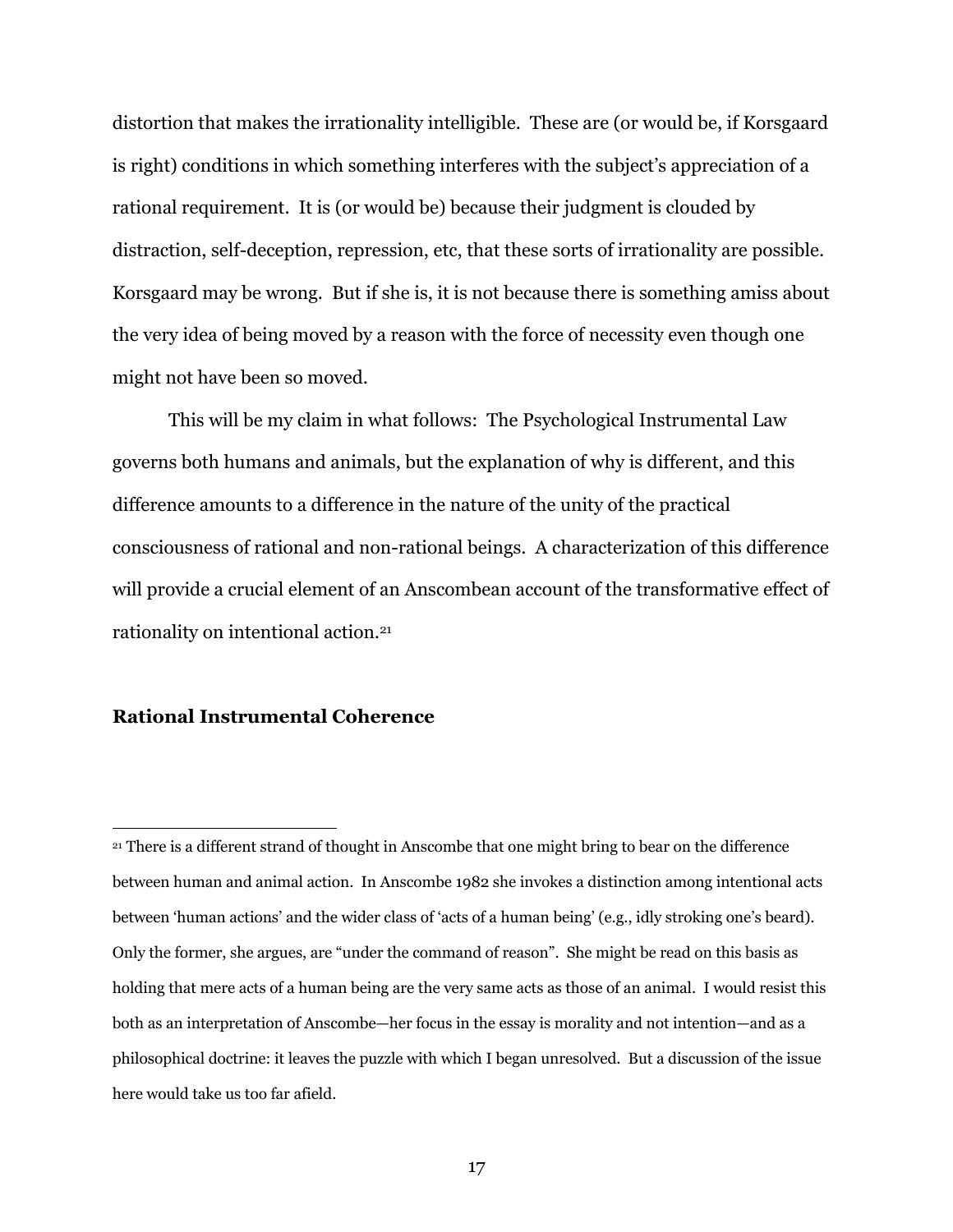Is it or is it not impossible to possess an aim while failing to intend what one knows to be necessary for achieving it? Korsgaard says "yes"; Finlay says "no". How one comes down on this issue will be determined at least in part by how one describes cases such as those of the absent-minded professor and Alan the philosophy grad student: whether belief or intention in such cases is judged deviant to the point of disqualification. I'm inclined to agree with Korsgaard, and for that reason and for the sake of rhetorical simplicity, I will from here on out simply assume she is right. But the crucial point, which I would argue holds regardless of how the Korsgaard/Finlay dispute shakes out, is this: the Psychological Instrumental Law (in whichever form you like) has different sources in rational and non-rational creatures.<sup>22</sup>

Rational creatures, I contend, are governed by the Psychological Instrumental Law in virtue of their grasp of

The Ontological Instrumental Law: It is impossible to achieve an aim if one fails to take the necessary means.

What makes it impossible for the means-intention and the end-intention of a rational creature to fall into incoherence, when they can't fall into incoherence, is that we grasp the Ontological Instrumental Law. Since animals do not grasp it, something else explains their not falling into instrumental incoherence.

<sup>22</sup> Korsgaard takes the possibility of failure to show that what explains the Psychological Instrumental Law is that we are guided by an Instrumental Norm (roughly: do what your ends require), a thesis that threatens a Humean picture of practical reason. But I take no stand here on the question of whether we are guided by such a norm, nor, for that matter, on the question of whether such a norm provides reasons for doing what our ends require. (But the answer to both is 'yes'.)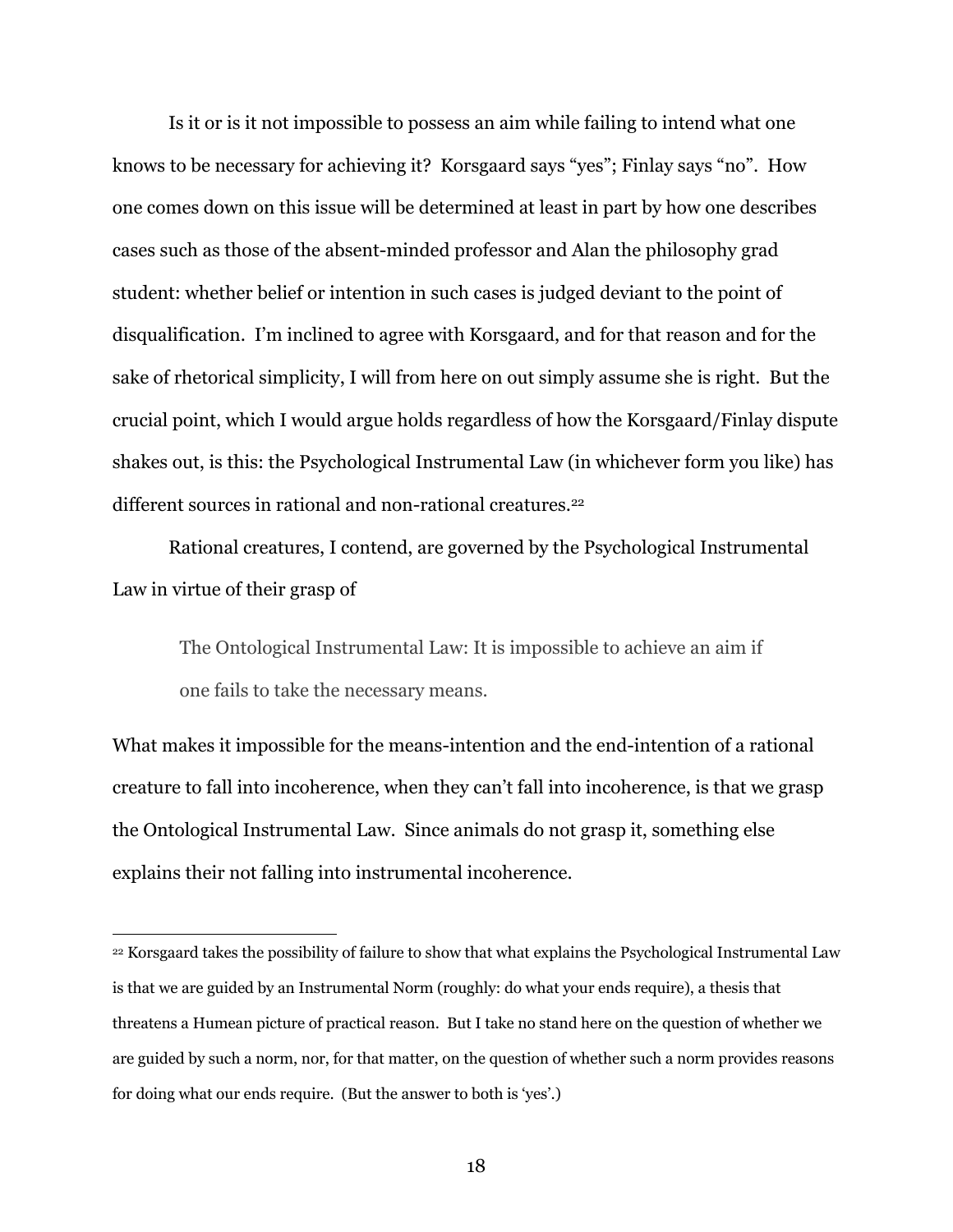Consider again The Psychological Law of Non-Contradiction $_0$ . There are conditions under which it is impossible for us to hold contradictory beliefs. What explains this? Not that such a pair is the metaphysical analogue of matter and antimatter. Rather, it is the fact that without the distorting effects of the above-mentioned conditions, one would have to see that p and ~p could not both be true. One cannot clear-headedly affirm and deny that p precisely because the act of affirmation itself depends on an understanding that affirmation and denial are incompatible acts. One only counts as affirming insofar as one understands what one is doing in affirming precisely as standing in opposition to denying.

Our beliefs are thus characterized by a form of togetherness whose exclusion of contradictories in paradigmatic instances is a function of our understanding of the impossibility of their joint truth. This amounts to a form of rational necessity. *Necessity* because what is at issue is genuine impossibility. *Rational* because what explains the necessity is our rationality: our grasp of the mutual exclusion of truth and falsehood. The Psychological Law of Non-Contradiction $_{0}$ —it is impossible for a subject to believe both that p and ~p unless they are being irrational—is thus explained by the rational agent's grasp of The Ontological Law of Non-Contradiction: it is impossible for both  $p$  and  $\neg p$  to be true.

The same holds in the realm of motivation. There are conditions under which it is impossible to intend an end and fail to intend what one knows to be the necessary means. What explains this? Without the distorting effects of the above-mentioned conditions, one would have to see that one will not achieve one's aim unless one pursues the relevant means. One would have unobstructed access to one's instrumental knowledge and also to the relevant aim. We cannot intentionally and clear-headedly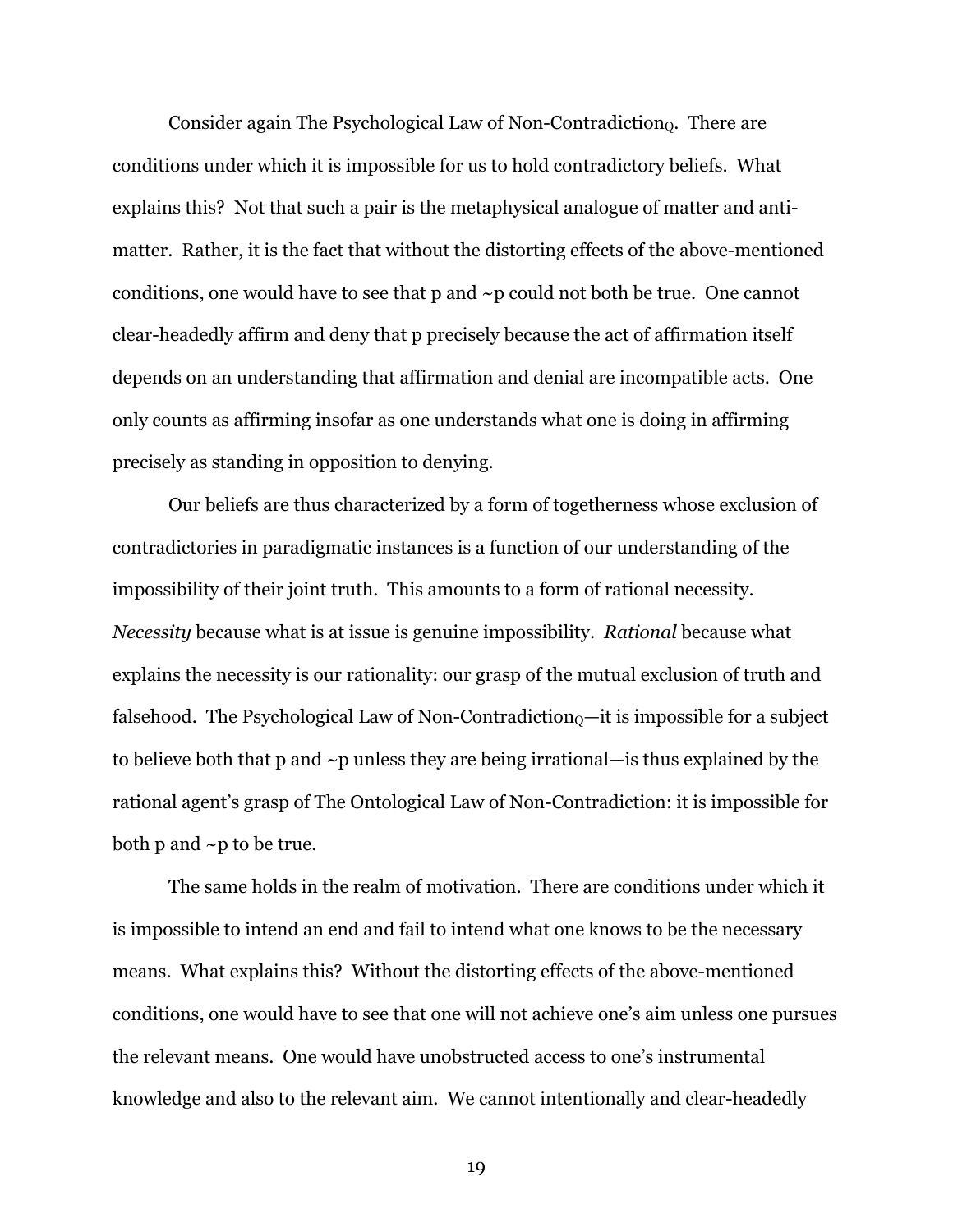both pursue x-ing and avoid what's required for x-ing, i.e., pursue and avoid x-ing: these are incompatible acts. They are incompatible precisely because the (intentional) pursuit of any end requires a grasp of the fact that pursuit excludes avoidance. Here again we have rational necessity. When it is impossible to violate the Psychological Instrumental Law, it is because of our grasp of the Ontological Instrumental Law.

Suppose I'm boarding a train because I'm going to St. Louis, where the 'because' signals a rational connection. You ask: "Why are you boarding the train?" I answer: "because I'm going to St Louis." "Don't do it—trains are such a drag!". "But the airport has been shut down, the highways are closed, it's too far to walk, and this is the very last train." "Still, I advise against it." "So you are saying that I should just cancel the trip?" "No, just don't take the train." At this point, you have simply ceased to make sense. What you are saying is incoherent. My rejection of your suggestion—that I go to St. Louis but don't take the train—is grounded in my rationality, in my understanding of means-end coherence. Even if Finlay is right and it is impossible to take up your suggestion, this impossibility has its source in our rationality. And if, as I have been assuming, Finlay is wrong and there *is* a possibility that I take up your suggestion—on account of one of the above-mentioned conditions—it is because our understanding loses its sway over our behavior.

More generally, one might say this: the source of the unity of the rational mind is a grasp of the fundamental conditions of theoretical and practical reality, which I have represented as the Ontological Instrumental Law and Ontological Law of Non-Contradiction. No creature that fails to grasp these conditions is capable of theoretical or practical judgment. Animals have no such grasp. I present no argument here for this latter contention. But note that even those who hold that the difference between human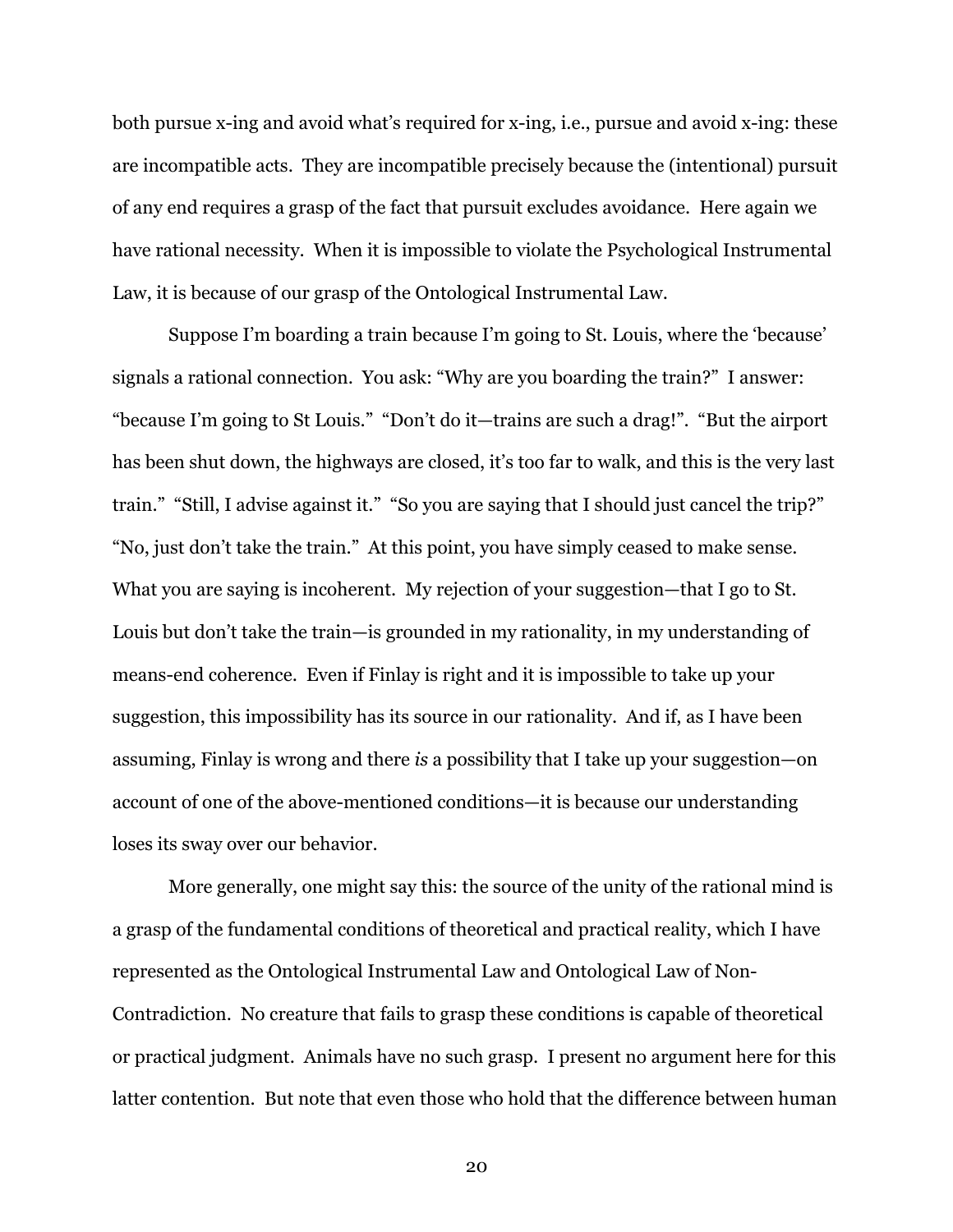and animal belief is merely one of range would have to concede that the conceptual sophistication required for the grasp of these laws is outside the range of the nonrational. What explains the governance of animals by the Psychological Instrumental Law and the Psychological Law of Non-Contradiction must therefore be different.

### **Non-Rational Instrumental Coherence**

Anscombe, recall, holds that animals can have intentions but not express them. Why should this be? Above, in elaborating Boyle and Gustafsson's Anscombe-inspired conception of practical rationality, we arrived at the following: practical rationality is the power to determine what ends are worth pursuing. And this power depends on the possession of language. This makes possible *pure* intentions, intentions that the agent "does nothing to carry out, either because he is prevented or because he changes his mind"23 The Korsgaardian characterization of someone like Alan is plausible because a disconnectedness from one's mental states is possible for rational creatures; one's intentions can be 'out of mind'. This is only possible for a being whose practical consciousness transcends their behavior, since it implies the possibility of losing sight of one's aims without their ceasing to be one's aims. It is also because human intentions transcend behavior that agents are capable of holding them up for scrutiny. Human intentions are actualizations of a power of articulation and thus also of critical scrutiny. They are judgments.

<sup>23</sup> Anscombe 2000, 9.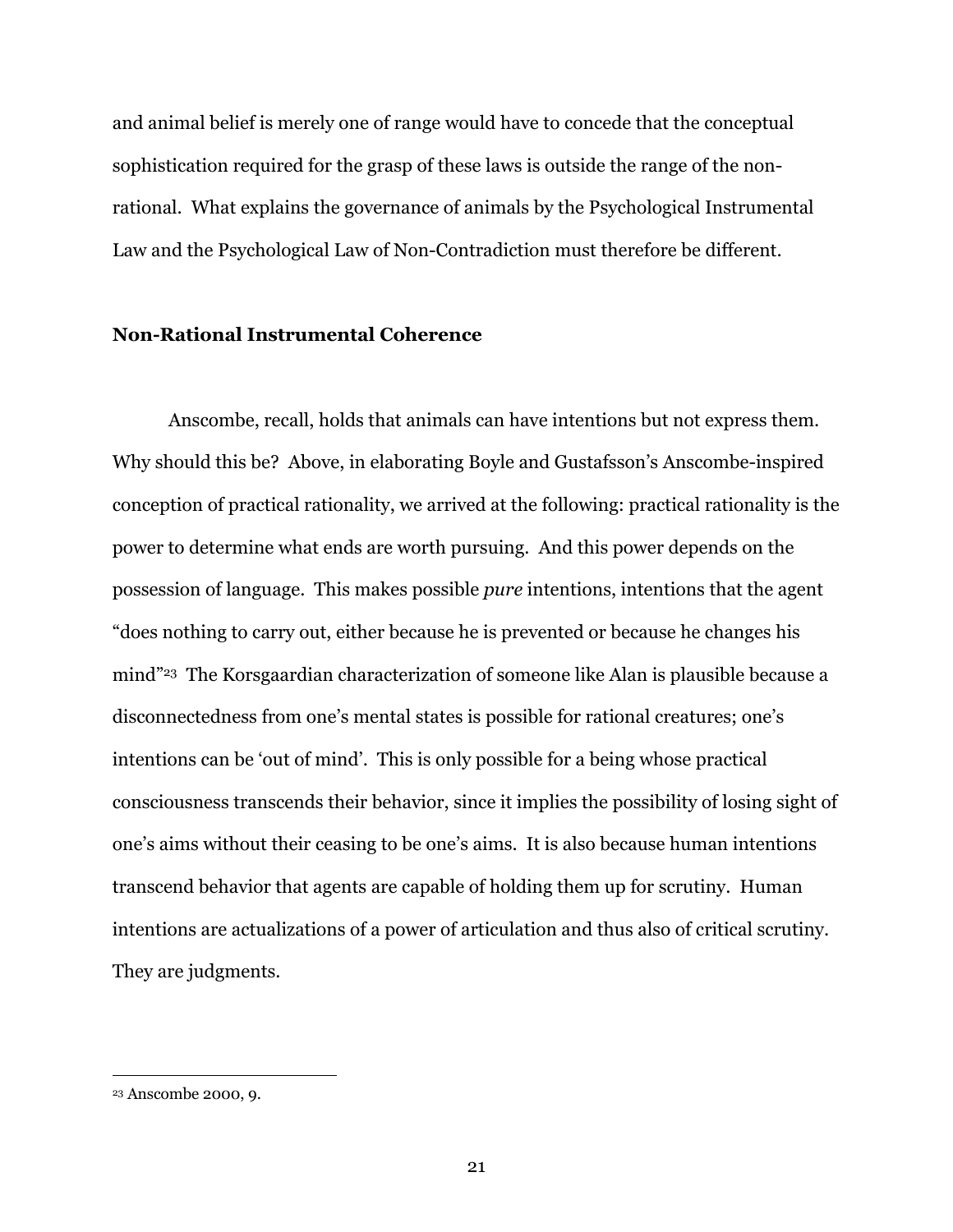Animal intention, by contrast "cannot exist without some actual instrumental behavior, some actual "carrying out" of that intention."24 Animal intentions, i.e., exist only as realized in their behavior. Insofar as an animal fails to pursue a necessary means, it follows that the animal lacks the relevant aim. The fusing picture is true of the animal mind. Instrumental incoherence requires the possibility of a separation in the mind between the aim and what's known to be necessary to achieve it, a possibility that is actualized in the human case by the various forms of irrationality that we have considered. But a cat cannot separate slinking right now and catching the bird, if it believes that the former is required for the latter. Such a separation cannot exist in the mind of the animal, whose inability to articulate makes it impossible. Animals do no repress their beliefs or aims, or become otherwise alienated from them. Animals of course can, or course be conflicted in their pursuit of end, but this conflict results at worst in wavering and reluctance, not in the back-burnering of an aim while another conflicting aim governs behavior.25 It is, in the end, the immanence of an animal's practical consciousness in its behavior that is the source of its unity. Language is a precondition of instrumental incoherence. Coherence, for animals, is a reflection of intentional immanence; for humans it is a function of rationality.

# **Conclusion**

<sup>24</sup> Gustafsson 2016, 225.

<sup>25</sup> As Luca Ferraro pointed out to me, the crucial point is not that an animal mind can't be divided but that such divisions would require a fundamentally different sort of explanation, e.g. a split brain or something along those lines.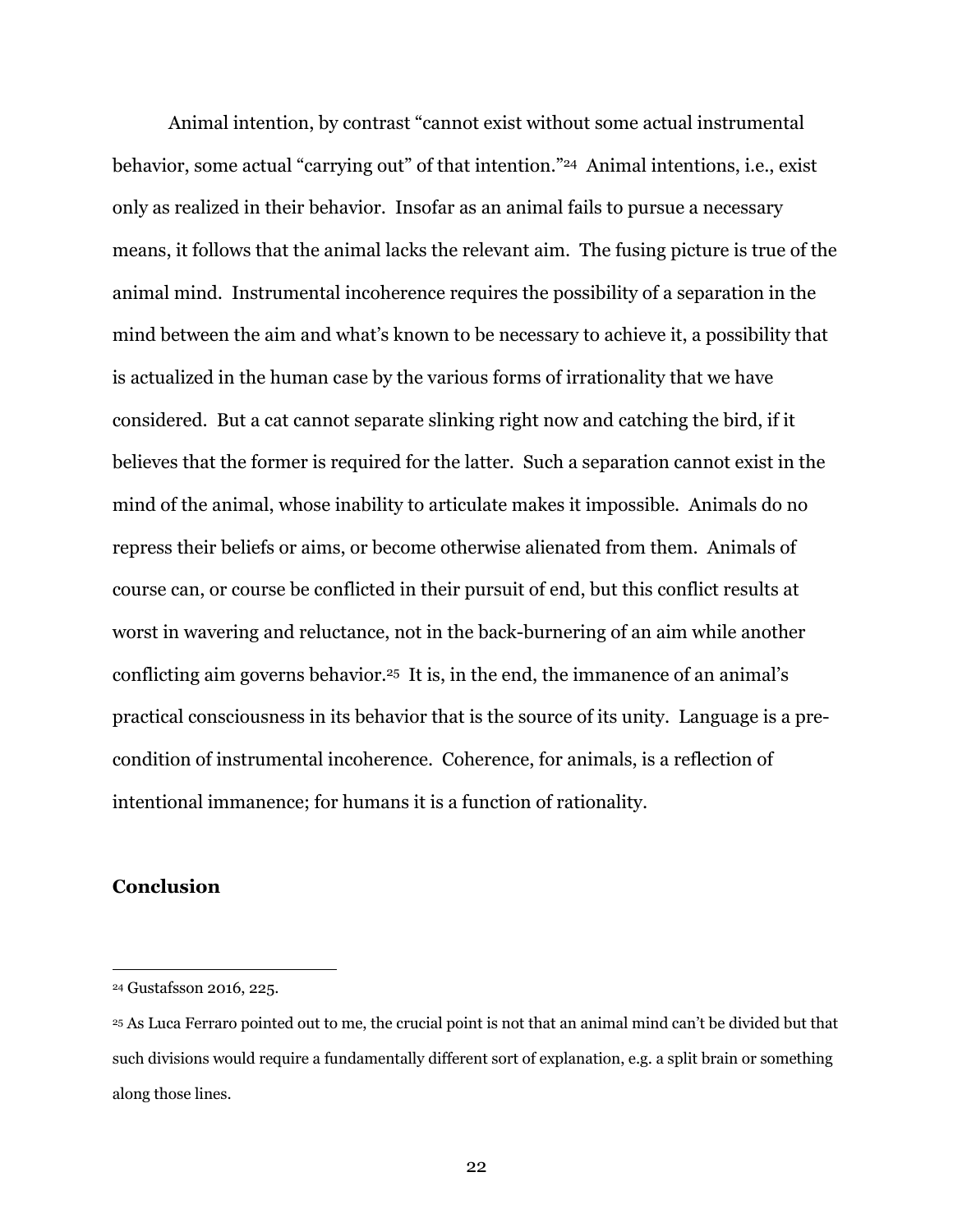My question in the foregoing was this: How does rationality transform animal agency? My answer is: by changing the source of the unity of practical consciousness. This, I submit, is progress on the puzzle of animal action. Still, the intentions of animals remain deeply puzzling. To give an action-explanation is to speak the mind of an agent. But how can one speak the mind of an agent whose mind is characterized by its unspeakability?26 Furthermore, if, as Korsgaard says, reasons operate on the will of a rational creature via their rationality, what plays the analogous role in the case of the non-rational? There is also a residual puzzle about practical knowledge. Perhaps, as I have argued elsewhere, practical knowledge of our action is just knowledge of a normative judgment.27 But then how should we understand the practical knowledge of animals?

I have relied, in characterizing rational agency, on an unexplicated notion of understanding, a capacity that I've linked to the possession of language. The plausibility of my argument depends on the idea that language confers upon us a capacity to grasp truths such as the two ontological principles discussed above and, more generally, to make judgments. Judgments are a kind of cognition that transcend behavior: they are what are held up for scrutiny in our explicit acts of reflection and deliberation. This line of thought has a venerable historical pedigree, but is generally viewed with hostility by contemporary philosophers of mind. It needs a robust defense.28

<sup>26</sup> I owe this way of putting the difficulty to Adrian Haddock.

<sup>27</sup> Marcus 2018.

<sup>28</sup> See Marcus 2016.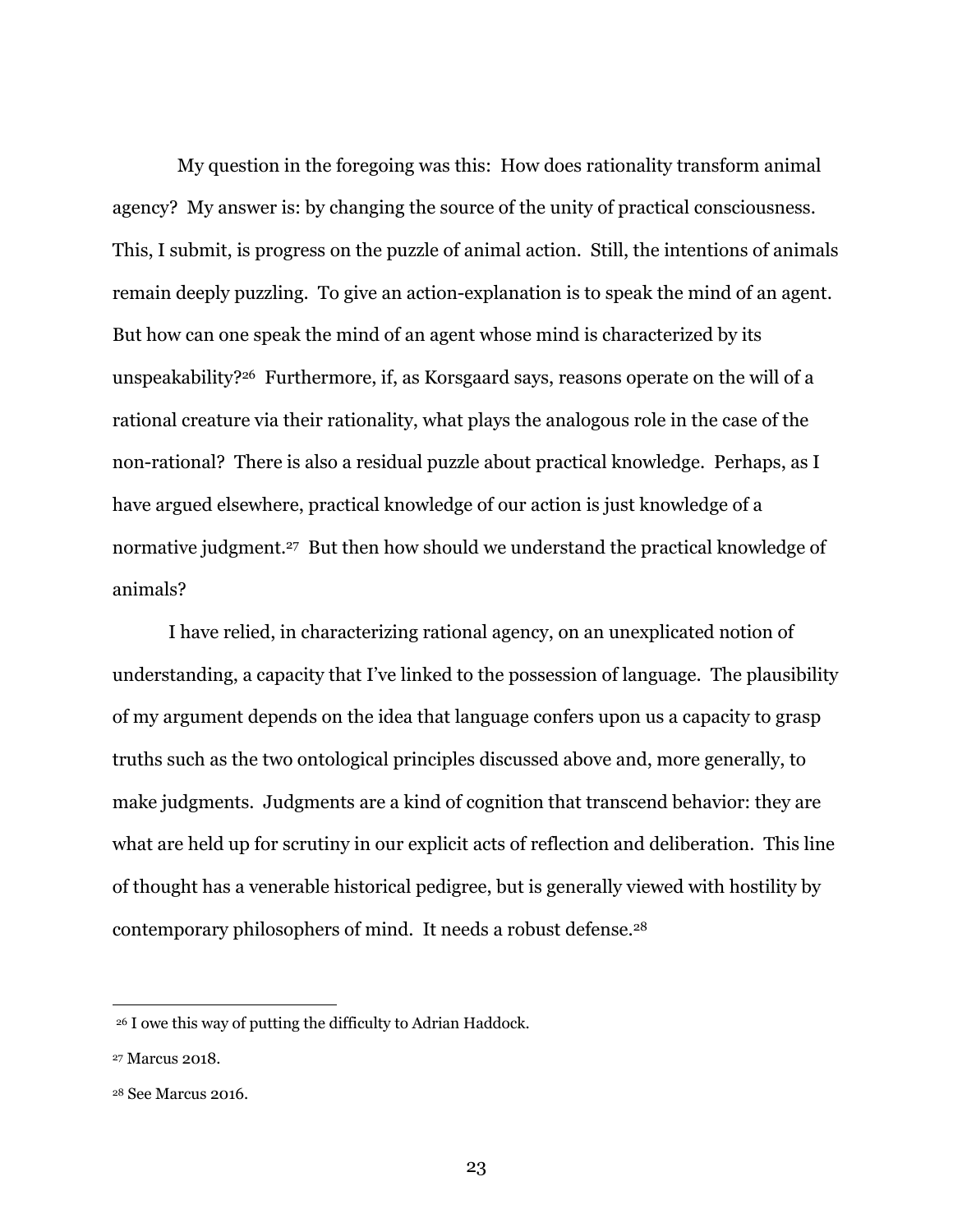A final thought. I argued above that part of what explains the impossibility of violating the psychological laws is that the subject grasps the ontological laws. But the relevance of these laws to any specific circumstance depends upon the togetherness-inmind of the relevant mental states. That is, among the conditions that can explain why someone might believe both p and not-p, might both intend to x while failing to do what they know is necessary for x-ing, is a failure to hold the two items together in consciousness: distraction and self-deception are two such conditions.

But what is it for mental states to exhibit togetherness in the relevant sense? The relevant sense is that these states are part of a single consciousness, a consciousness that takes in both at once. This is self-consciousness. By self-consciousness I don't simply mean the characteristic of individual mental states: that they are, as such, known (and known in a special way) by the believer. If it is impossible to hold a pair of mental states in mind at once, and the impossibility has its source in our understanding of the necessary falsehood of a conjunction or the undoability of one action without another, then it must be because, absent special circumstances, the subject has knowledge of not just the individual states they're in but also of their combination. And this knowledge is not itself a further state but rather a way of characterizing the togetherness. It is also consciousness of the self. For what one is conscious of is not simply a would-be *disagreement* but a would-be *inconsistency*. And this depends on consciousness of a unified, single subject. Ultimately, or so I would argue, the difference that rationality makes is self-consciousness.29

<sup>29</sup> Versions of this paper were presented at the 2019 St. Louis Conference on Reasons and Rationality and the 2019 Conference on Theoretical and Practical Self-Consciousness at the University of Patras. Thanks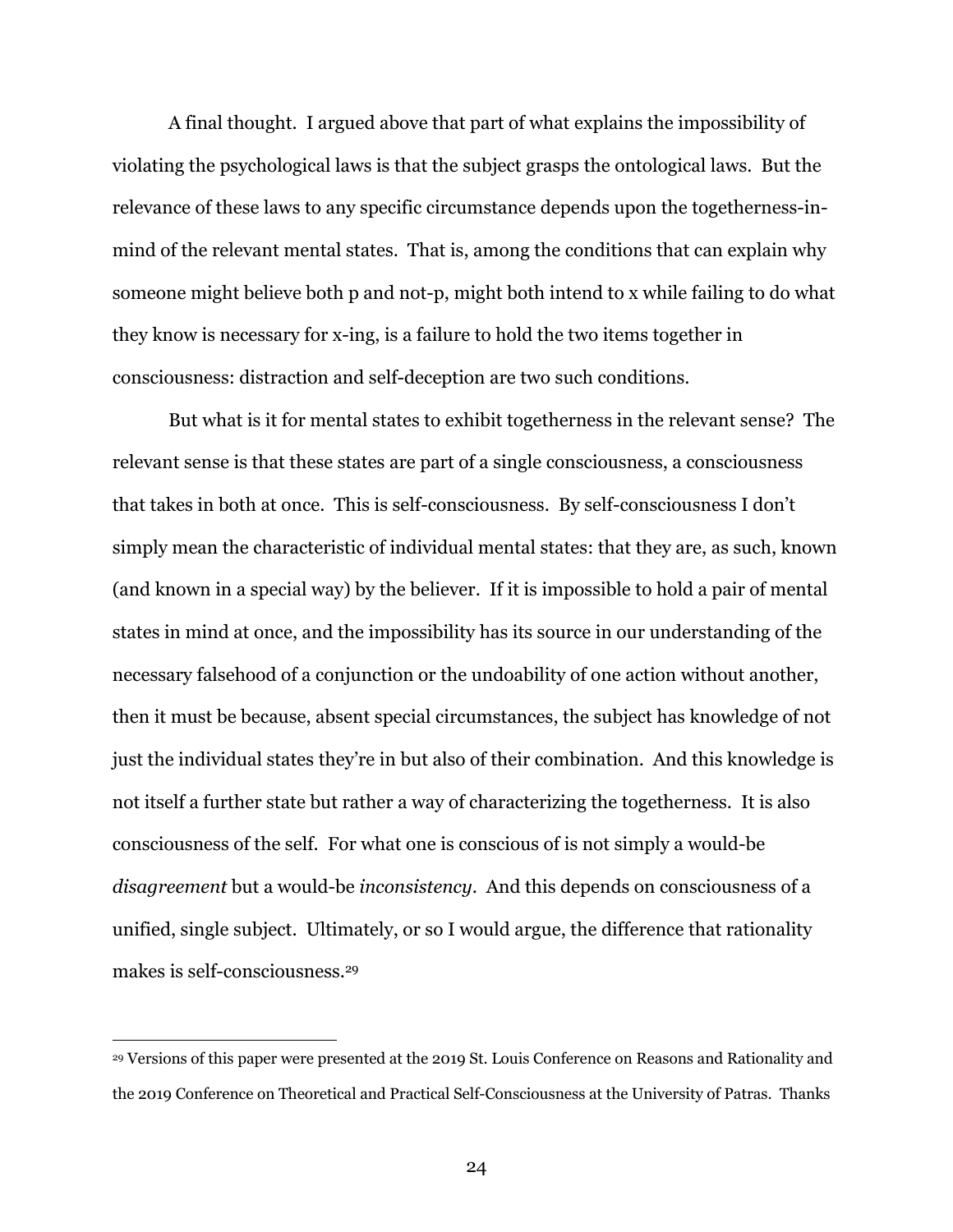to those audiences and especially to James Conant, Luca Ferrero, Jeremy Fix, Martin Gustafson, Adrian Haddock, Jennifer Hornsby, Anselm Mueller, Jack Samuel, John Schwenkler, and Sergio Tenenbaum.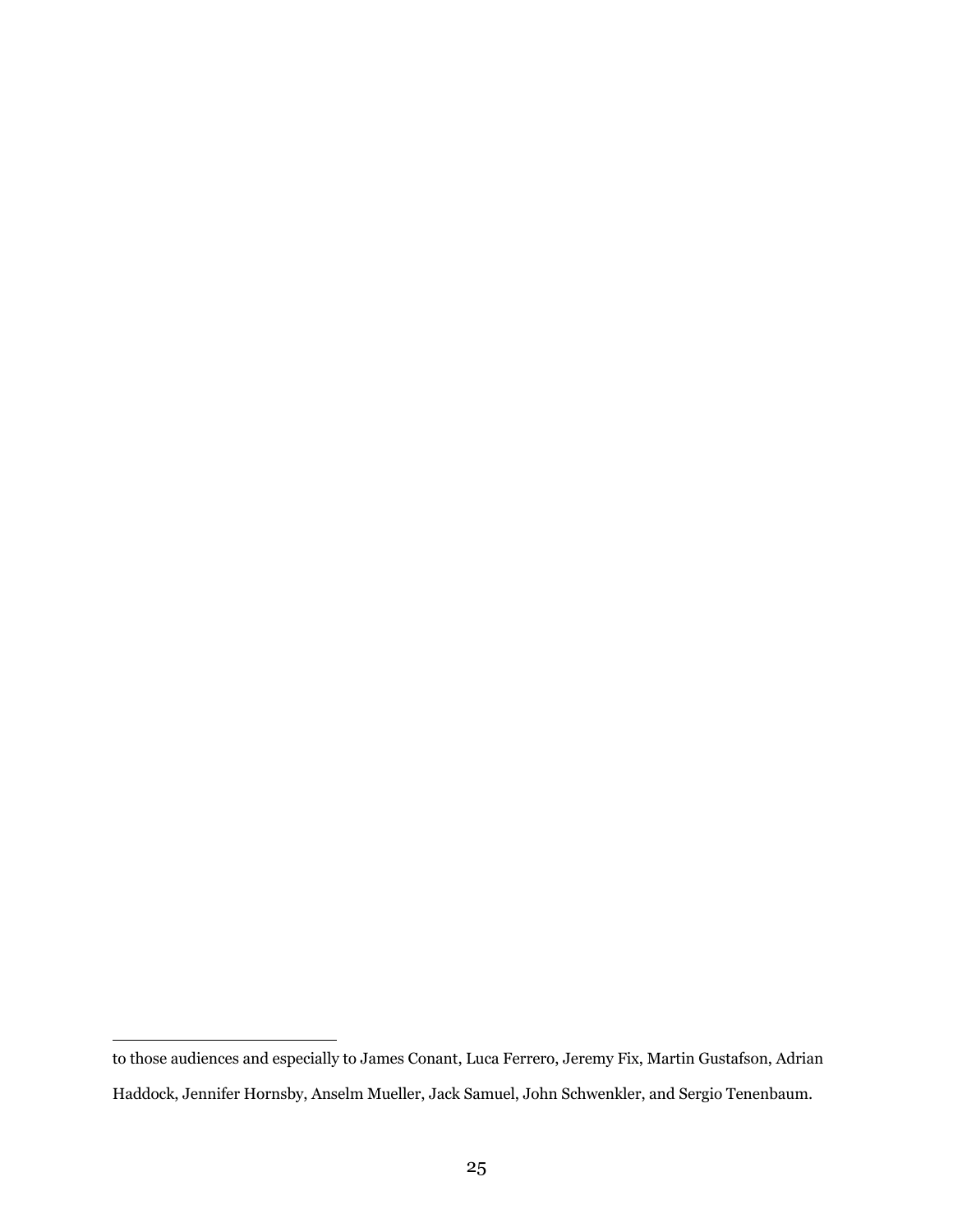# **References**

Anscombe, G. E. M. (1979). Under a description. *Noûs* 13 (2):219-233.

Anscombe, G. E. M. (1982). Medalist's Address: Action, Intention and 'Double Effect'. *Proceedings of the American Catholic Philosophical Association* 56:12-25.

Anscombe, G.E.M. (2000). *Intention*, Cambridge, MA.: Harvard University Press.

Boyle, Matthew (2012). Essentially rational animals. In *Rethinking epistemology*, ed. Guenther Abel and James Conant. Berlin, Germany: Walter de Grutyer: 395-428.

Davidson, Donald (2004). *Problems of Rationality*. Oxford: Clarendon Press.

Finlay, Stephen (2009). Against All Reason? Scepticism about the Instrumental Norm. In Charles R. Pigden (ed.), *Hume on Motivation and Virtue*. Palgrave-Macmillan.

Fix, Jeremy David (manuscript). The Error Condition.

Gustafsson, Martin (2016). Anscombe's Bird, Wittgenstein's Cat. *Philosophical Topics* 44 (1):207-237.

Hyman, John (1999). How knowledge works. *Philosophical Quarterly* 49 (197):433-451.